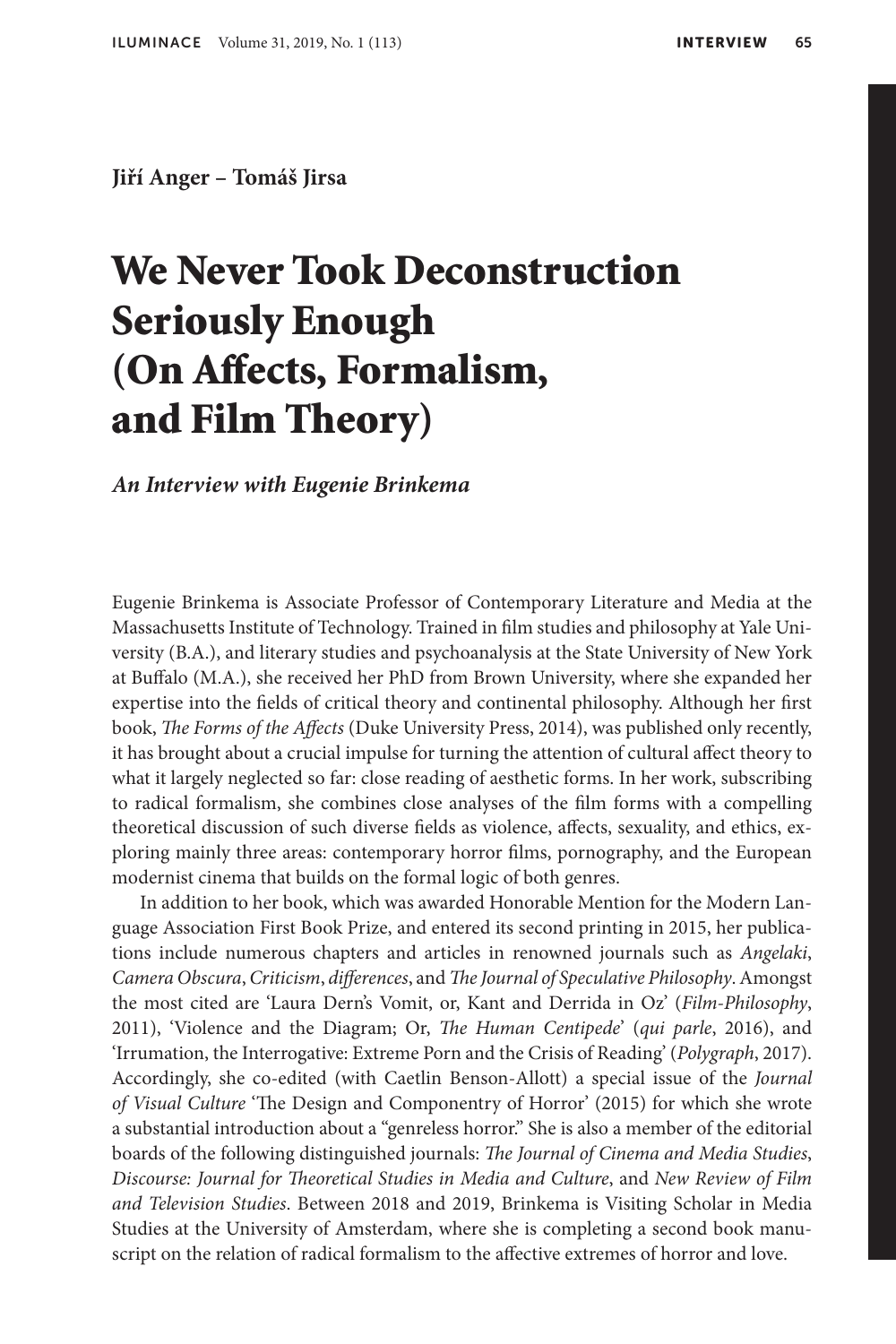In marked contrast with the prevailing approaches in affect theory, which understand affect as an immediate, visceral experience, and against the widespread claim that concepts of affect and formalism are antithetical, Brinkema posits that affects have forms in the sense of specific and unique aesthetic structures that must be read for. Unlike the common identification of affect with both intentional expression and bodily sensation *for* the spectator, she turns her attention to both the aesthetically and theoretically generative work of forms. Unthinkable without the distinctive style that echoes Roland Barthes' neological writing, Jacques Derrida's aporetic critique, and deconstructive fascination with etymology, her transdisciplinary close readings are made through the lenses of film, critical, and literary theory but also against the backdrop of Lacanian psychoanalysis, existentialist philosophy, and poststructuralism. Central to her theory is the concept of *formal affect*, i.e., a "self-folding exteriority that manifests in, as, and with textual form,"1) which allows a theorist not only to analyze cinematic affects operating at the level of structure and composition but also to claim that specific film structures and genres resemble them. Offering an account of cinematic affects (such as grief in Michael Haneke's *Funny Games* [1997] with its specific light, mise-en-scène, and temporality) outside of their usual associations with embodiment, expressivity, and spectatorship in film studies, Brinkema pushes formalism as a methodological tool past its conventional understandings toward its speculative, theoretical force. Since *The Forms of the Affects* and the "enjoyable audacity of its attack on contemporary film studies," as one of the reviewers articulated the book's polemical drive,<sup>2)</sup> Brinkema's work has been strongly engaged in the relationship between aesthetics and ethics while moving from the affective turn toward a stronger accent on contemporary philosophy. Reducing forms to their structural principles, such as diagram or grid, aesthetic language becomes a speculative ground for thinking about the ethics of violence and love.

The following interview was recorded on the occasion of Prof. Brinkema's visit to the PAF — Festival of Film Animation and Contemporary Art, Olomouc, in December 2018, where she participated as a juror in the Other Visions competition of Czech moving image.3) In her lecture entitled 'No Reason / Nothing to Express,' she presented a close reading of the toroidal form of the killer tire in Quentin Dupieux's 2010 film *Rubber*, arguing that the film stages a meta-formal thinking of two competing theories of affect: one bound to the anthropomorphic view of a diegetic chorus and the other attached to the vibrant life of non-correlated objects — only to disqualify both as providing the ground of an ethical critique of violence. Uncovering how violence is redescribed as being not catastrophic but *catamorphic*, she concluded that *Rubber* redefines horror as the terrain on which an ethical critique of violence is rendered good for nothing.<sup>4)</sup> In this interview,

<sup>1)</sup> Eugenie Brinkema, *The Forms of the Affects* (Durham: Duke University Press, 2014), p. 25.

<sup>2)</sup> Julian Hanich, 'Review of Eugenie Brinkema: *The Forms of the Affects*.' *Projections: The Journal for Movies and Mind*, vol. 9, no. 1 (2015), pp. 112–117.

<sup>3)</sup> For more on the activities of the cultural platform and the festival PAF, see http://2018.pifpaf.cz/en. Work on this interview was part of the research project JG\_2019\_007, funded by Palacký University Olomouc.

<sup>4)</sup> The lecture stems from Brinkema's chapter '(Nearly) Nothing to Express : Horror : some Tread : a Toroid,' in *How to Do Things with Affects: Affective Triggers in Aesthetic Forms and Cultural Practices*, ed. Ernst van Alphen and Tomáš Jirsa (Leiden: Brill, 2019), pp. 81–98.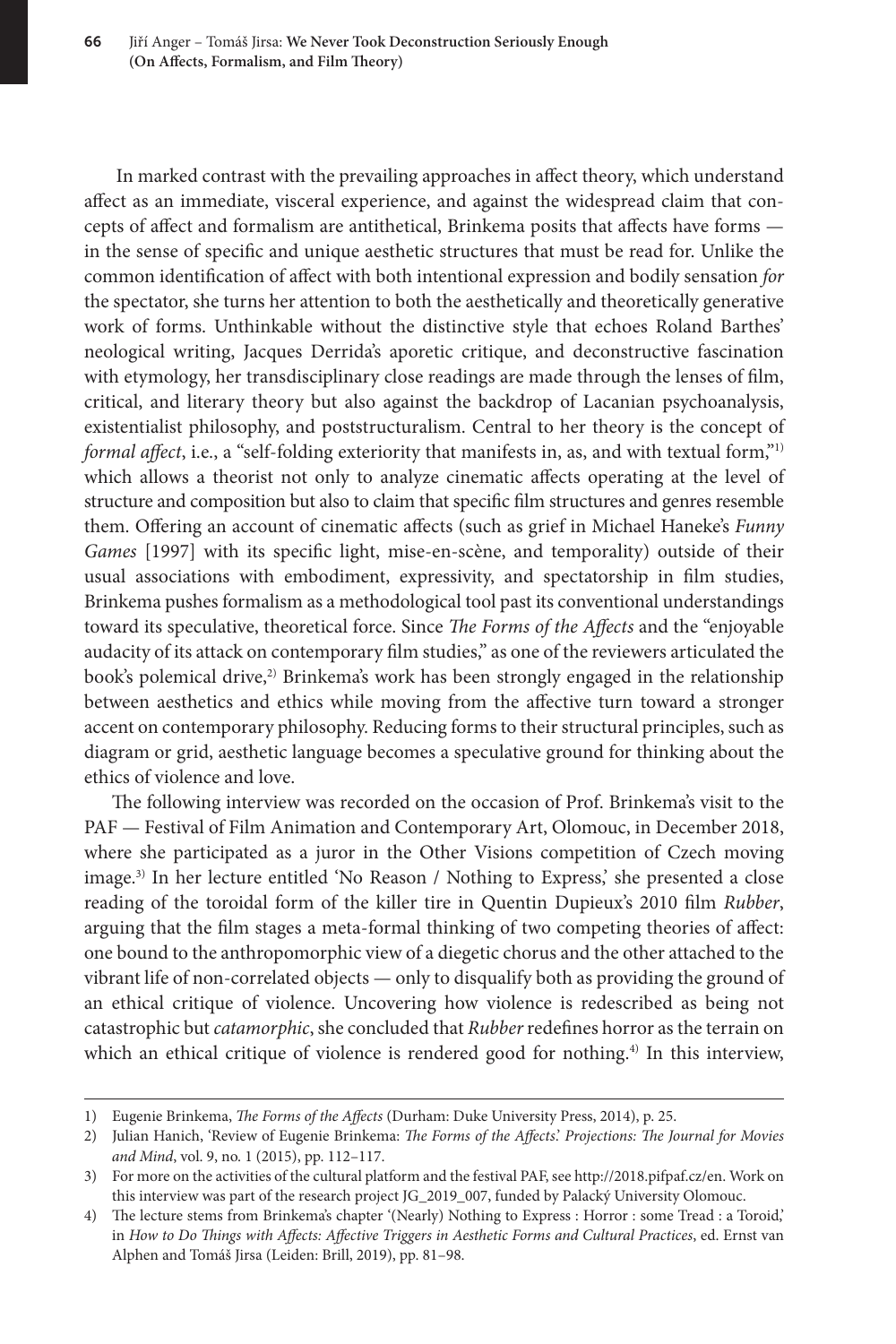Brinkema explains her formalist approach to horror and other "body genres", the ethical dimension of violence, and the challenges of affective analysis for film theory, while offering a wide array of inspirational ways how to make thinking through film both aesthetically generative and conceptually enriching.

———

*When reading your 2014 book* The Forms of the Affects*, which not only offers a revisionist critique of the recent affective turn but also presents an approach based on formalist reading so far neglected by the advocates of affect theory, a certain curiosity arises: How would you situate affect theory in your scholarly biography, and what was the impetus that led you toward the affective analysis of films? Was it in any way related to your own spectatorial experience, or rather to a discontent with a certain disregard of formal qualities in the work of affect scholars such as Steven Shaviro, Laura Marks, or Anne Rutherford?*

My background when I was an undergraduate at Yale University was in film studies and philosophy, and then I obtained a degree in psychoanalysis from the State University of New York at Buffalo. After having discovered that I was not a dogmatic Lacanian, I went to the Department of Modern Culture and Media Department at Brown University, where I worked with media objects, film history and theory, but I was also studying the history of critical theory and the philosophical canon. The main reason, however, why I went to Brown, was to work on feminist film theory. Studying with some famous feminist film theorists had a great impact on my writing between 2003 and 2005, when I made all sorts of references to desire, spectatorship, corporeality, and also embodied affect. Right around that time there were a lot of scholars in film and literary studies starting to talk about affect, and my first intention was to write a dissertation about affect in film theory. I was intrigued by the way many film theories, especially feminist and psychoanalytic approaches, turned to languages of grief and love; so if you read for instance Christian Metz or Raymond Bellour, you can easily see to what extent the theory and ontology of the medium is grounded in the language of affectivity. And that was what I thought my dissertation would be about.

So, I started reading a lot of contemporary affect theory and thought this would help me talk about the affects in film theory; Sianne Ngai's *Ugly Feelings* (2005) has just come out, Laura Marks and phenomenologists were writing at that time, many scholars worked with Brian Massumi and Gilles Deleuze, and I also went back to Steven Shaviro's older book *The Cinematic Body* (1993).<sup>5)</sup> But being the close reader I am, reading the works of affect theory and their actual readings of films got me really irritated: the films were actually used only as convenient examples of "affectively" doing the same thing. All genre and other differences were of lesser interest than a certain visceral intensity that those affect theorists kept returning to. Even though everyone was talking about affect, it seemed they all had in mind the same thing, which is the capacity for some kind of systemic

<sup>5)</sup> Sianne Ngai, *Ugly Feelings* (Cambridge: Harvard University Press, 2005); Laura U. Marks, *The Skin of the Film: Intercultural Cinema, Embodiment, and the Senses* (Durham: Duke University Press, 2000); Steven Shaviro, *The Cinematic Body* (Minneapolis: Minnesota University Press, 1993).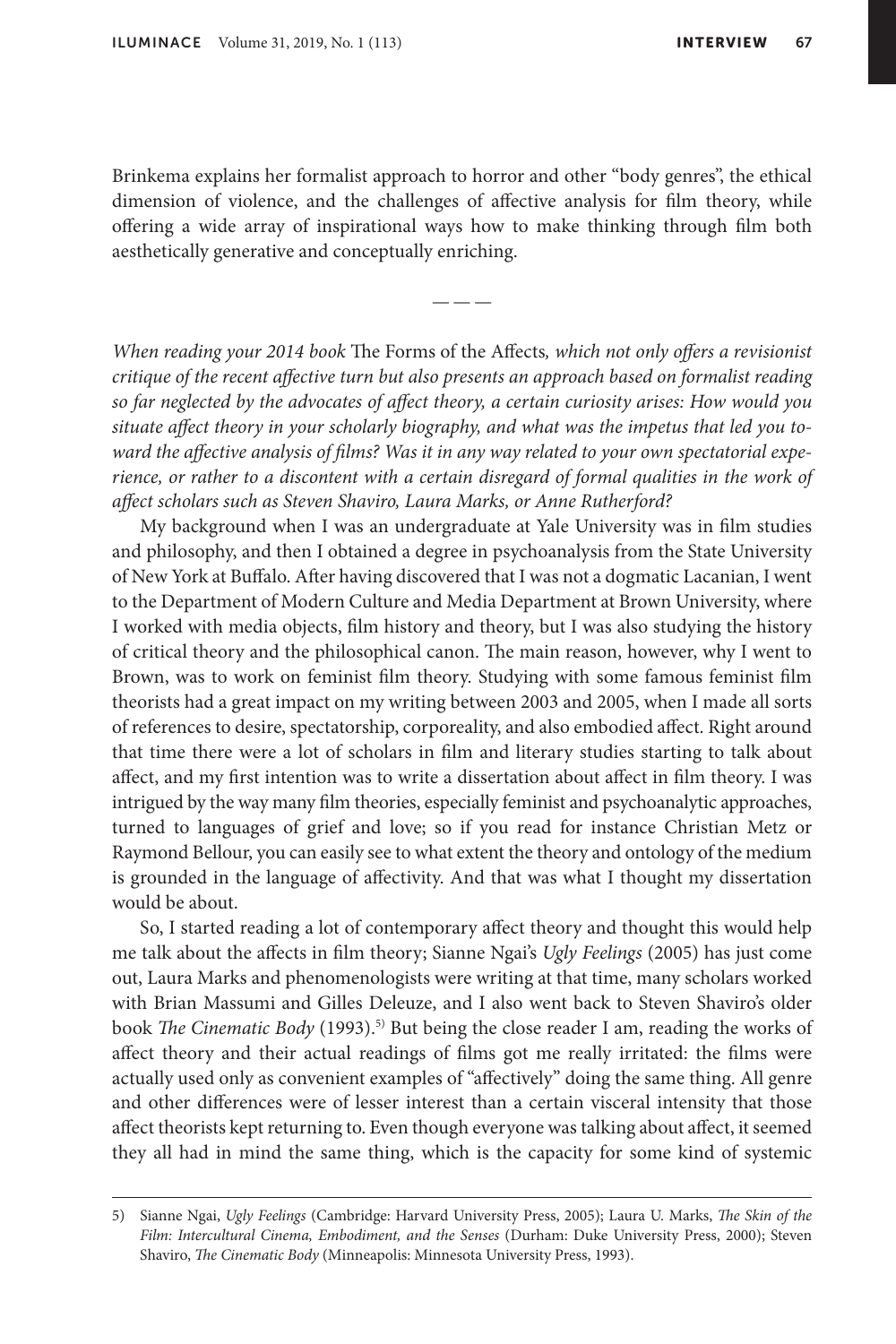excess, some residue, something ineffable that resists systems and pushes back. And I thought this was actually very boring.

So, I realized that rather than discussing the affects in film theory, I should perhaps explore affects in film. But I wanted to talk about differences, about what makes a work by Michael Haneke different than a work by Peter Greenaway, different than a music video or an object of televisual seriality. I love specificity, and since I started thinking about films and affects, I found myself returning to the methodology I have been working on since I was 18 years old, which is *close reading*. I was using less and less a kind of intentional line of thought, less and less a line that was about spectatorial and embodied reaction, while thinking much more about the formal and textual construction of both the films and film theory, but also about philosophical thought on affects. Hence the methodology in some ways emerged out of a dissatisfaction, and dissatisfaction is also an affect. Whilst a theoretical dissatisfaction with Screen theory is what led to affect theory, my dissatisfaction with affect theory, analogously, is what led to a formalist rejoinder to affect theory. And ultimately, the book that resulted from my dissertation was written as a polemic, and a polemic is also an affective form: a form of anger. There is something about affect that is theoretically renewable and conceptually invigorating, but what I had to do in order to make sense of why we should even be concerned with affect was bound to textual specificities: they make the ground of speculative questions.

*Affect theory has faced a severe backlash in recent years by art and media theory — and mainly for the reasons you just indicated: for being conceptually vague, abstract, negative, not giving enough attention to form, sometimes for being too obsessed with sensuality and embodiment. Yet affect remains a crucial term in your work. So, what makes it such a fascinating and important concept for analyzing cultural and social phenomena, and why are affects still important, even with all those reservations in mind?*

It has to do with the double sense that is always imputed to affect; in other words, affecting and being affected. Affects always move two ways, in a mutual interaction of something, be it objects, forces, other affects, or bodies. The dissatisfaction with emotion as a term in the affective turn came from the etymological problem of *emovere*, which signifies a moving out, an expression of some pre-existing inner state, and I always liked this reciprocity but also the symmetry that has something to do with mutual forces relating to each other. I am not a Deleuzian, but I read a lot of Deleuze, and what Deleuze is quite astute about is the way that mutually affecting forces always give rise to a new concept. And so the affect of the mutual interaction of color and rhythm, or color and line, in his book on Francis Bacon, *The Logic of Sensation* (1981),<sup>6)</sup> is what gives rise to some kind of new concept, of sensation. This is why I hold on to the word 'affect' — because of the mutuality. But I also pluralize it, and the reason why I always talk about *affects* is that I am always trying to find more particulars, more specificities, and more differences.

It seems that the one thing where Deleuzians really betray the spirit of Deleuze is that they turn affect into something that eludes difference; they offer "repetition with no difference": as a result, affect became a general universal term, a negative signifier for resistance,

6) Gilles Deleuze, *Francis Bacon: The Logic of Sensation* (London and New York: Continuum 2003).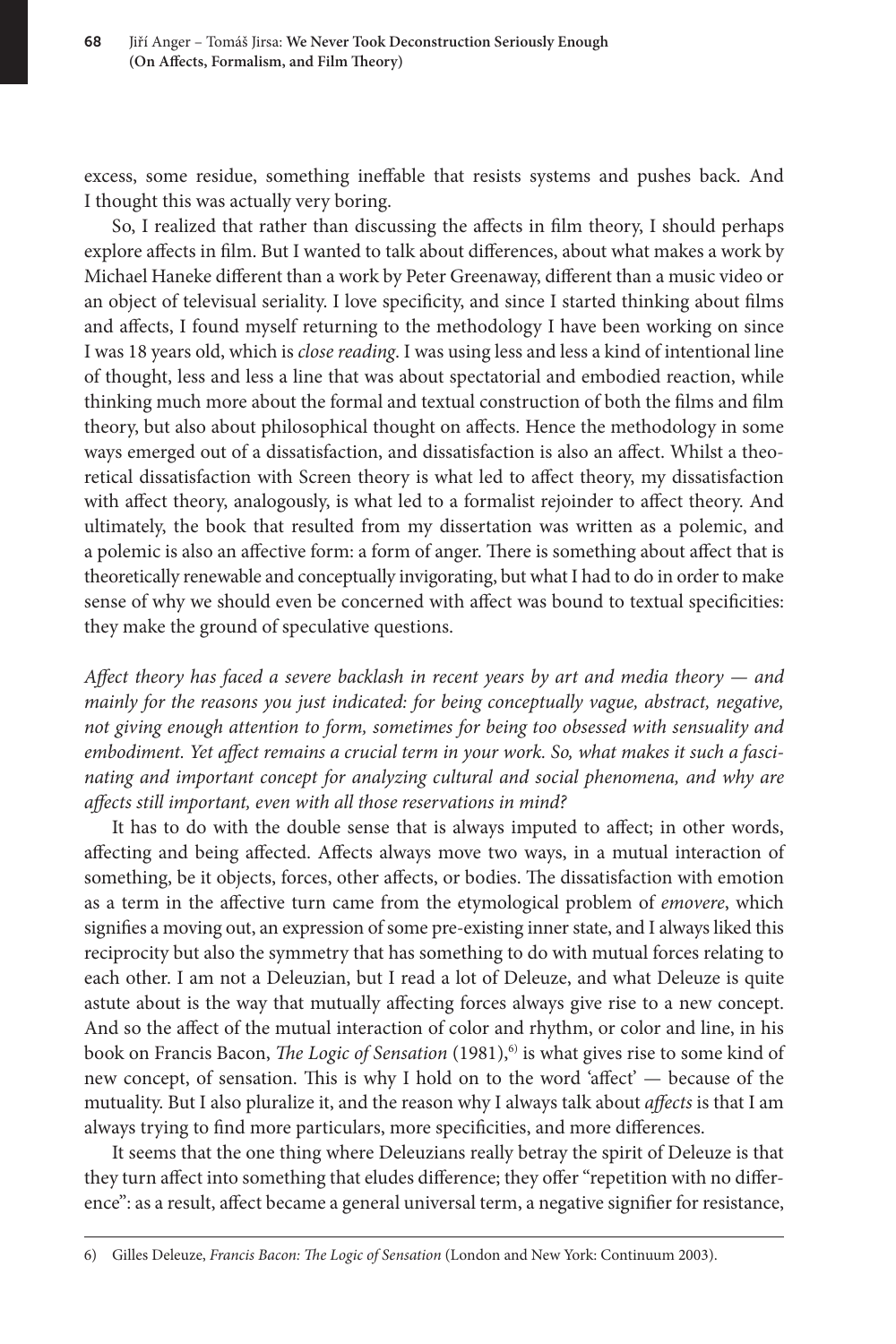something ineffable that evades systems of representation. Nevertheless, even Deleuze in the *Logic of Sensation* points to this approach when he says that although there is a violence of representation, the monsters, and crucifixion, sensation does something different. But it seems to me that it is not *one* violence, one sensation, one resistance; it really becomes interesting only if there is *plurality*, many different affects, and if they work differently. I also want to see how much we could pin down differences between, for example, grief and disgust, disgust and joy, joy and ecstasy; I love minor differences because I think they are the closest thing we have to Deleuze's appeal to generate concepts, proliferate specificities, and produce something new, something surprising.

I think one of the problems with the early moments of the affective turn is that there was nothing surprising about it. If you say there is something disturbing and provocative that addresses us in a problematic and desubjectivized way, this a far cry from a shocking statement; but linking it to specificity has the potential to bring out something that we didn't see coming, and this very encounter with something not-yet-known is what affect is supposed to be naming. This is where close reading comes back to become a speculative ground: not to describe something that is already in the text — received as a commodity by the audience — but rather to talk about how the form itself is surprising and speculative, the form which might not be already there but is produced and unfolded through active close reading.

*Speaking about joy, disgust, anxiety, grief, and other affects definitely means that you do not stick to Brian Massumi's claim that once affects are named, they are tamed, transferred into meaning, and thereby become mere emotions.*7)

I totally disagree and, in fact, this is going to be a moment of tension. There is a real problem taking a Deleuzian theory of affect seriously; in many ways, the turn to affect struck me as a regressive move that really wanted to pretend the linguistic turn never happened. It seemed to me they tried to avoid some provocations that deconstruction really brought to the question of language. So no, naming something is by no means closing it down; the problem of language and representation is that naming something is an *opening up* of the infinite deferral of signs and hence the beginning of speculation. I love the histories of words, their textures, the play of signification, not because they lead to a final signified, not because there is a disgust-in-itself, but because it is a generative unfolding of further problems. And this is why we have to keep reading for affects.

Massumi and I don't share a theory of language, and I think that's fair. My argument about film theory is we never took deconstruction seriously enough. We never took poststructuralism seriously enough. And, actually, a lot of the history of film theory is choosing certain critical moments and saturating their implications. The corrective that poststructuralism tried to offer to film theory, especially in the late days of apparatus theory, was exemplified in Stephen Heath's idea of the spectator as a textual effect that is con-

<sup>7)</sup> For Massumi, the key difference lies in that whereas affect is a virtual and pre-subjective intensity, "unqualified", "not ownable or recognizable" and "thus resistant to critique", emotion is "subjective content, the socio-linguistic fixing of the quality of an experience (…). It is intensity owned and recognized." Brian Massumi, 'The Autonomy of Affect,' in *Parables for the Virtual: Movement, Affect, Sensation* (Durham: Duke University Press, 2002), p. 27.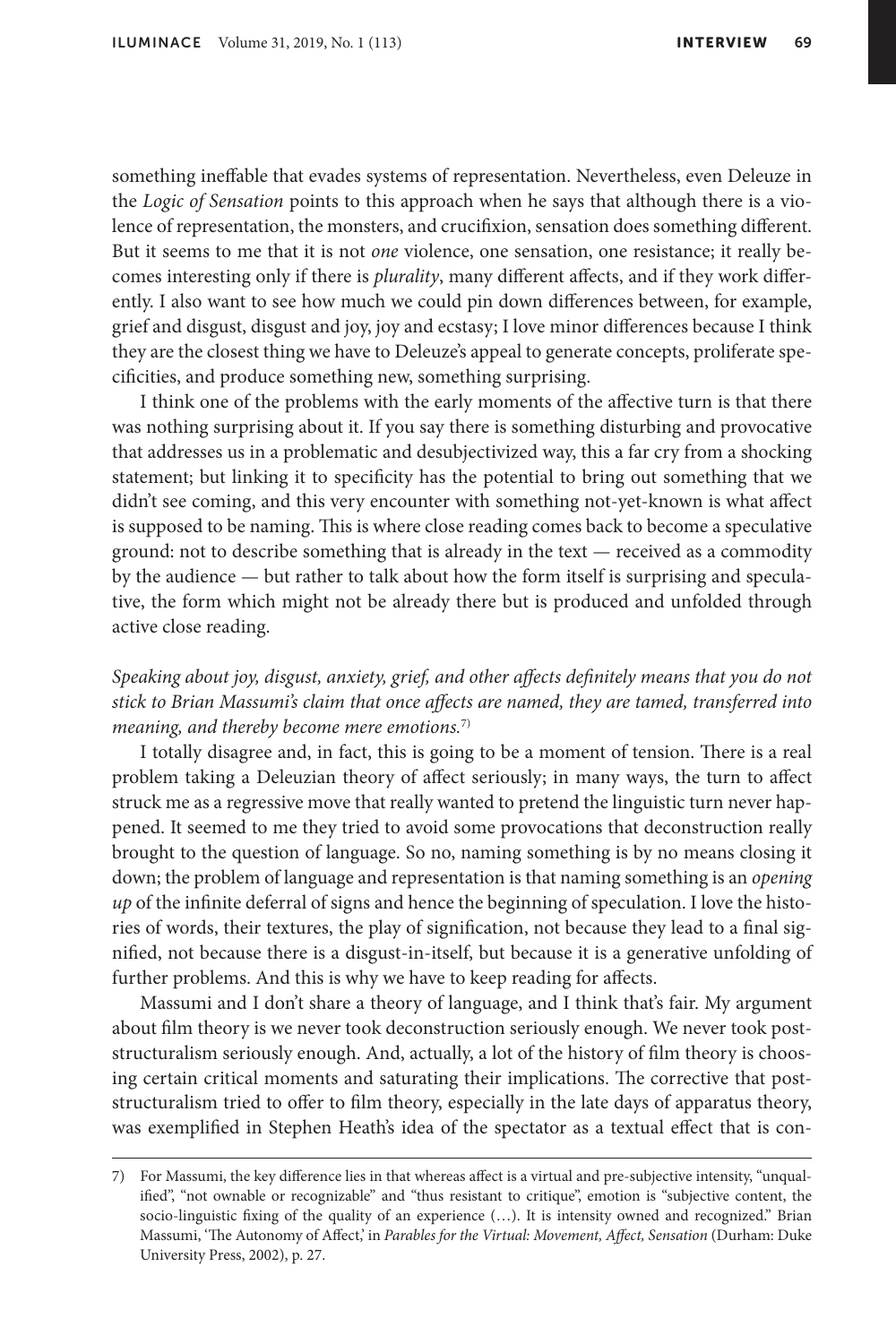structed through the narrative progress.<sup>8)</sup> And this was absolutely an anathema to the 1980s cultural studies' interest in identity, bodies, politics of difference, so we just ran over that, concluding that we really want to think about female, queer, marginalized spectators because there is politics behind it. That's fine and important, but it seems to me that we never took the pressure of poststructuralism as seriously as literary theory had to.

*Your critical approach draws heavily from continental philosophy, and mainly French theory; Roland Barthes, Gilles Deleuze, Jacques Derrida, Jacques Lacan, but also Sigmund Freud, Søren Kierkegaard, and Martin Heidegger are among the most quoted figures in your works. In which ways is this philosophical background fruitful for the affective analysis of films? And would it be out of line to note that your critical and formal readings are dominantly informed by European philosophy and psychoanalysis rather than American film and literary scholarship?*

Continental philosophy and psychoanalysis is definitely the tradition that I'm operating within, but for a few reasons. On the one hand, it's pure election: we all work within some critical tradition, and we choose certain ways of reading and certain people we cling to. The turn to affect was also about a privileged set of interlocutors; there is a cybernetic tradition based on the reception of Silvan Tomkins, then there is Massumi's popularized version of Deleuze, or more specifically a kind of Deleuzian-Guattarian reading of *affectus* that became popularized through Massumi and then got disseminated. But I was also really interested in who got left out of that turn. Psychoanalysis was the continual bad object in the affective turn, especially in film theory, because psychoanalytic film theory was all about a phobic relation to pleasure, suspicion of a surface of the image, and so film theorists from Giuliana Bruno through feminist film theorists to Deleuzians, including Shaviro, quite strongly stated that we have to get rid of psychoanalytic film theory, that psychoanalysis does not have a theory of affect: it's about cold analytic structures of perversity and desire, and it's not actually about warm or hot visceral experience. And this drove me crazy because as someone who spent two years of my Master's degree doing nothing but reading Jacques Lacan's *Seminars* and who thought that Lacan was talking about affect all over the place,<sup>9)</sup> discussing affect on a structural level, offering topologies of affect and diagrams of affect, it seemed to me that it was really strange to say psychoanalysis has no theory of affects. I mean, what is Freudian psychoanalysis but a study of anxiety; what is the uncanny but the study of negative affect in the history of aesthetics?

So, I really wanted to go back and ask who has been included in the affective turn as the interlocutor and who's been excluded — and why. And what I wanted to do in the book was to move both ways and say: look, if these different theoretical traditions help us think about affects and their formal and textual details, maybe it's also the case that philosophy and psychoanalysis, which themselves are textual fields, also have a kind of formalization

<sup>8)</sup> Heath's poignant actualization of the psychoanalytically based concept of *suture* made possible to acknowledge the role that specific formal and narrative features play in continually immersing — or *sewing* — the spectator into the fictional world. See, for example: Stephen Heath, *Questions of Cinema* (Bloomington: Indiana University Press, 1981), pp. 19–75, 76–112.

<sup>9)</sup> The 27 books of Jacques Lacan's *Séminaire* are based on his weekly lessons he gave at different places in Paris between 1952 and 1980; the majority are translated into English and edited by Jacques-Alain Miller.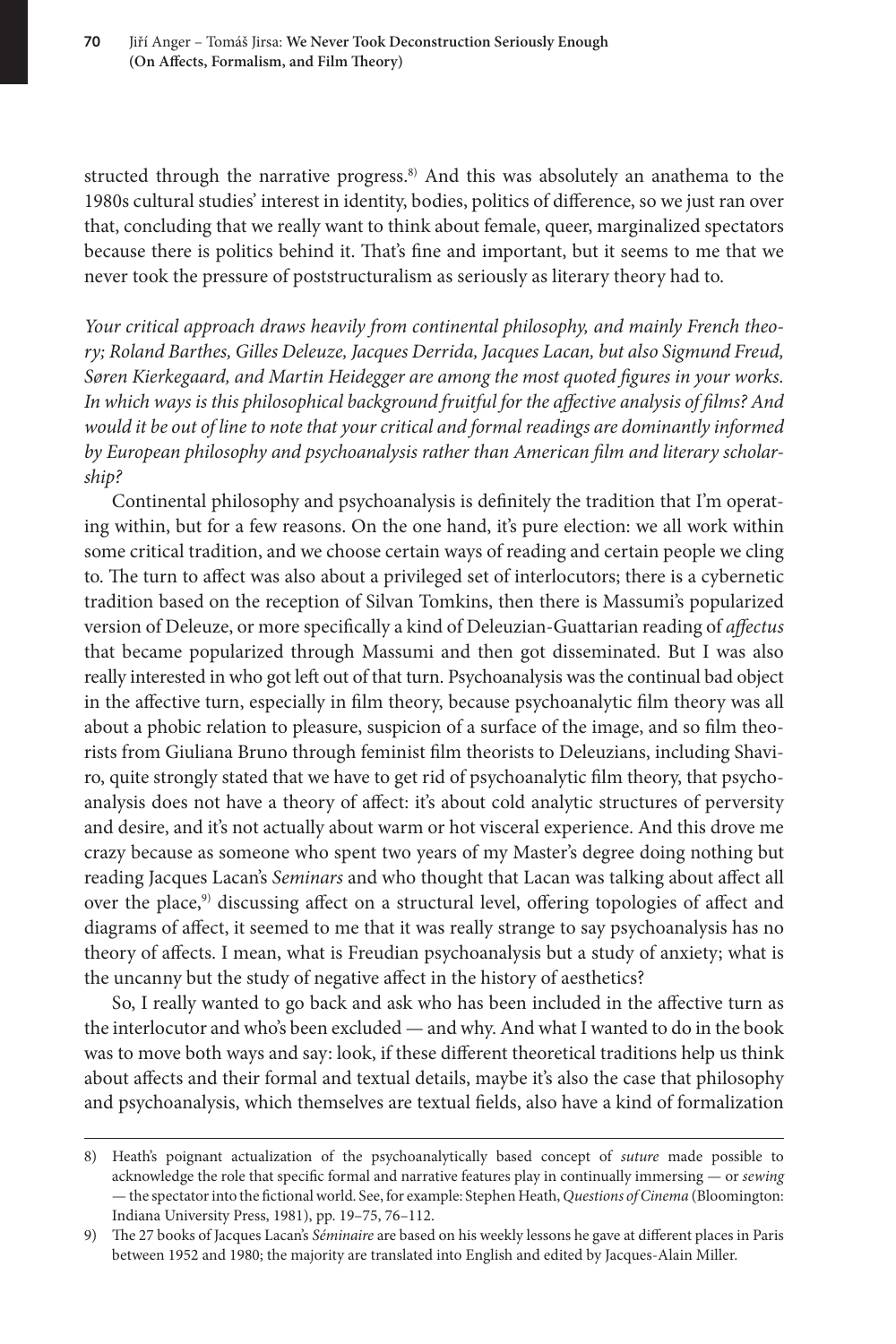of affect in their own thinking of these terms. This is what allowed me to bring a very robust discussion of anxiety back to the centre of Lacanian and Freudian thought as a formal problem — for Freud, it's a problem of interruption and repetition; for Lacan, it's a problem of the relationship to movement and enervation. It therefore struck me that psychoanalysis could end up being rehabilitated as essential to affect theory if we formalize affect; and if we do so, then we see it's something Freud and Lacan thought about just as much as specific works of art.

And since for me the history of philosophy and psychoanalysis, but also aesthetic objects, are all doing the work of thinking, I don't make distinctions between them: films are thinking and philosophy as well; films are texts and philosophy is text; you can read all of them, so I wanted to read for homologies between the two.<sup>10)</sup> It's something about the problem of anxiety and movement that philosophy and psychoanalysis is working out, that horror films are working out as well; they have their own specific languages and forms, but they think together. *Thinking things together* has been my project since I was old enough to keep track of my intellectual project, and in part it goes back to the question of *affectus* and interest in things that mutually affect each other. I'm very uninterested in using psychoanalysis or philosophy as a master signifying system that reveals some truth in the work of art, but I'm also very uninterested in using art as a way of discontinuously simplifying or clarifying philosophical concepts. The only point in thinking them together is through an encounter during which they both become foreign to us and so then we have to engage them anew.

I will also point out, however, that you have very different traditions presented here. First, there is a tradition of existential phenomenology: I work a lot with Heidegger, Nietzsche, and Kierkegaard, who is an unusual interlocutor, but the Kierkegaard that I love is also radically impersonal, radically formalist. I'm actually using him a lot in my current work on love, because one of the things that Kierkegaard does is that he abstracts and depersonalizes love in his philosophical work. There's also a psychoanalytic tradition from Freud to Lacan up through the New Lacanians like Joan Copjec and Slavoj Žižek. And then there's another tradition, because I would say that people like Roland Barthes operate a kind of third term. Barthes is always the intruder, and I think part of the reason is that he moves between structuralist and poststructuralist phases, but by the time you get to *Camera Lucida* (1980) and the late works,<sup>11)</sup> you see that he really turned to a naïve phenomenology that he's made his own, so there's something about Barthes that can be employed to think with almost any model of thought that was dominant in the second half of the 20th century. I feel in some ways closest to him as somebody who moves between the systems of thought that allow him to make an expression at a given time, and he's also someone who's deeply attentive to language; Barthes always thought of himself as a writer as much as a thinker, and definitely not a philosopher. There are times when I also think

<sup>10)</sup> This is also a conceptual premise of the forthcoming book to which Brinkema has recently contributed. See Eugenie Brinkema, 'Colors without Bodies: Wes Anderson's Drab Ethics,' in Bernd Herzogenrath (ed.), *Practical Aesthetics* (New York and London: Bloomsbury, 2020).

<sup>11)</sup> Roland Barthes, *Camera Lucida: Reflections on Photography* (New York: Hill and Wang, 1981); for the later works, see esp. Barthes' published lecture courses at the Collège de France from 1976–1979 (*The Neutral*; *The Preparation of the Novel*; and *How to Live Together*).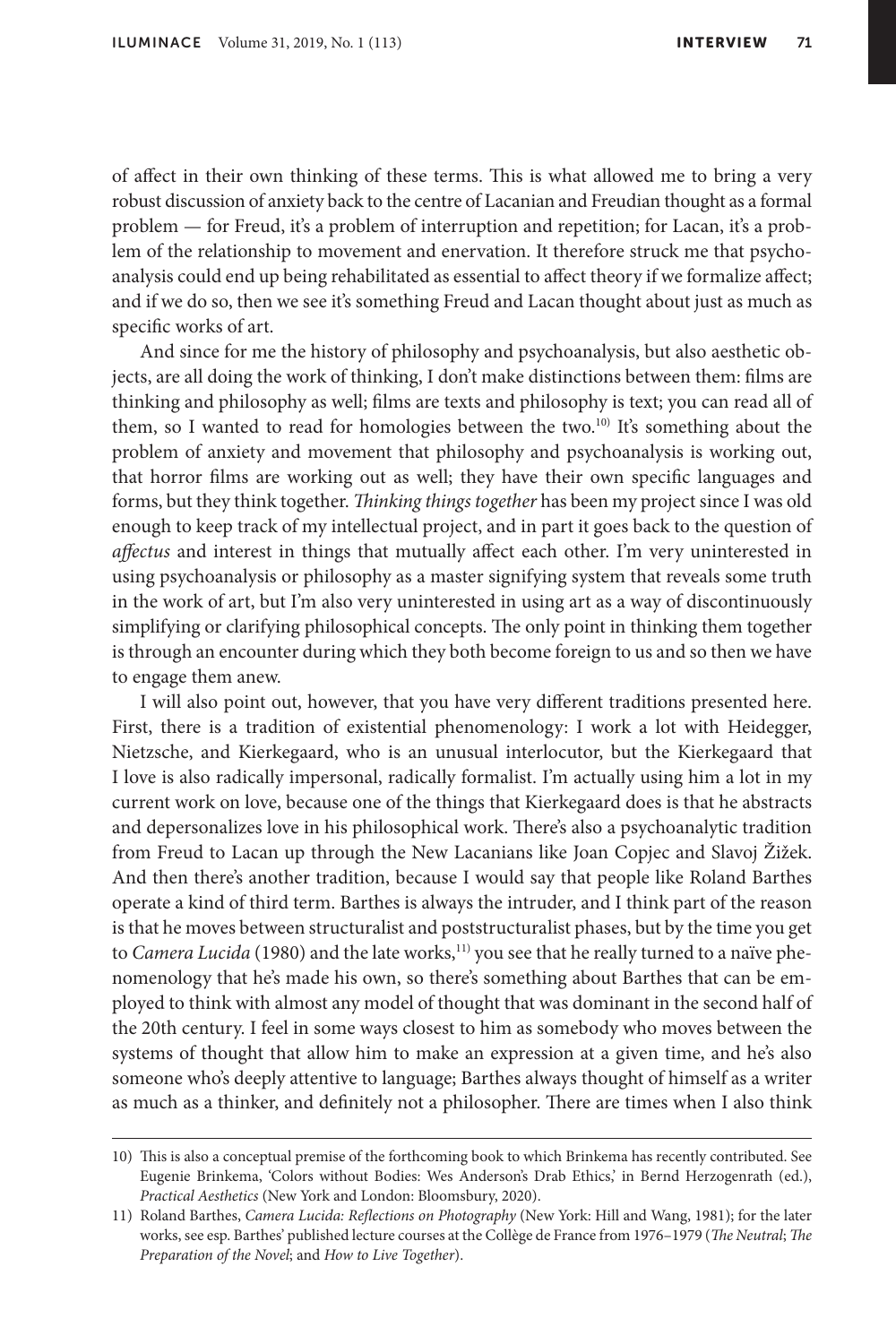of myself as a writer about film, and this is also one way in which form and language play a role in my writing of film theory.



Fig. 1: *The Cook, the Thief, His Wife & Her Lover* (Peter Greenaway, 1989), © Miramax

*One of the main arguments elaborated in your formalist approach is that affect theory did not pay sufficient attention to* form*. Your notion of form may, however, seem quite broad and somewhat tricky. On the one hand, it involves traditional properties of film form, such as light, color, rhythm, and duration; on the other, by form you also mean the toroidal shape in Quentin Dupieux's* Rubber *(2010), or even abstract concepts as, for instance, death's design in the film* Final Destination *(James Wong, 2000). What exactly constitutes a form that interests you, be it the form which is "auto-affectively charged", or a formal affect that "takes shape in the details of specific visual forms and temporal structures", as you put it?*12)

I need to disentangle two phases in my thinking, because on the one hand there's the way that I treat form in the first book, *The Forms of the Affects*, and then some other works you have just described that will be in the second book, where I actually push my relationship to form quite a bit. In the first book, all I really meant by formalism was the negative prohibition against reducing the act of reading to either a question of theme or to a presumption of a general textual encounter with the spectator. So, I hewed quite closely to the usual suspects of close analysis (line, color, mise-en-scène, montage, rhythm, duration) that are grounded in very traditional notions of formal analysis. How can we formally analyze the structuralist grid of color in Greenaway's *The Cook, the Thief, His Wife & Her*  Lover (1989)? This is something that somebody in 1968 or 1938 would have recognized as a formal reading of the film. And then what became interesting to me was how those formal qualities change over time in ways that are homologous to a kind of gastronomic thinking of qualities and the way it relates to disgust. In *Open Water* (Chris Kentis, 2003) I was interested in the problem of blocks of space, being inspired by Noël Burch's writing about Japanese cinema,13) and again, this is something anyone would have recognized

<sup>12)</sup> Eugenie Brinkema, *The Forms of the Affects* (Durham: Duke University Press, 2014), p. 37.

<sup>13)</sup> See esp. Noël Burch, *To the Distant Observer: Form and Meaning in the Japanese Cinema*. Rev. and ed. Annette Michelson (Berkeley and Los Angeles: University of California Press, 1979).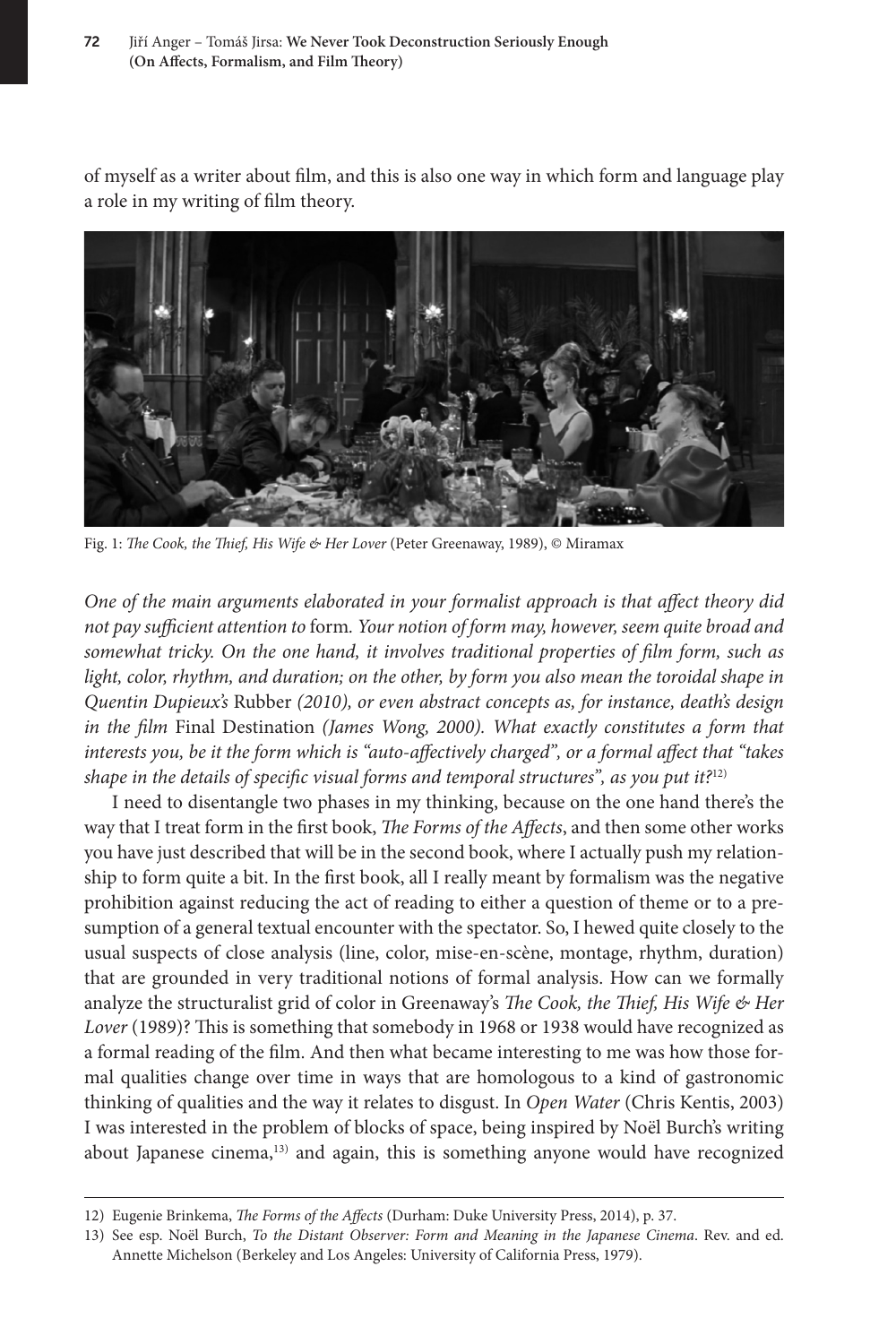from the history of film theory. The book was trying to be quite polemical about affect but somewhat conventional about how we read form: the way I read ellipses, formlessness, and other problems of textual specificity would be recognizable to someone from 50 years ago who was also thinking about the form of a specific work of art.

In the second book, I'm actually trying to push the problem further, and what I've done is taken form as a broad problem for a dialectic between appearance and essence. What really interests me about the word form is something that Raymond Williams talks about in *Keywords* (1976): he says the problem with form is that it spans a whole sense of something that is external and superficial, i.e., the form of an object, or an external shape that is given to it, but in the history of philosophy the term form has also meant the essential, eternal, and determining substance and principle of something.<sup>14)</sup> He claims the tension is between form tied to the superficial and inherent to appearance and form that is fundamental. Something that I'm thinking about in the new book is how we can go back to the history of formalism in the history of ideas, the history of aesthetics, and actually recover a formalism that would be the ground of speculative thought.

I used the expression radical formalism in the first book, but I'm really doubling down on it in the second book. The root of radical is *radix*, it means the root, the same that Martin Hägglund talks about in relation to radical atheism;<sup>15)</sup> so what is the root of formal thinking? What kind of roots could it offer for speculative questions? What I'm trying in this book is to expand form to include other problems of visual and textual appearance, and so in *Final Destination* it's also about the idea of design, in *The Human Centipede* (Tom Six, 2009) it's about the diagram, in *The Cabin in the Woods* (Drew Goddard, 2012) it's about the relation between the grid and the table. These problems of aesthetic form appear in a specific aesthetic manifestation, they have shape, they can be analyzed in terms of line and space, but they are also forms in the sense that they are structures, give rise to ideas, and play with tension.

In some ways, I'm being slipperier with the term, but I also try to expand what it means to read films formally. It involves both reading the form of the films, light, montage etc., but also thinking about how abstract forms such as toroid, list, design, diagram, or grid operate as a kind of thinking as well. I've been able to go back to a bunch of different formalist theories, e.g., from the history of art, and one of my favorites is the definition by the neoclassicist painter Maurice Denis from 1890: he reminds us that before a picture is a battle horse, it is essentially lines on a plane, a flat surface.16) Before something is a representation of horror and ecology and the devastation of the Earth, it's also a toroidal shape, also a darkness and lightness, a problem of spacing, of the graphic and the morphic.

<sup>14)</sup> Raymond Williams, 'Formalist,' *Keywords: A Vocabulary of Culture and Society* (Oxford: Oxford University Press, 2015), pp. 93–95.

<sup>15)</sup> Martin Hägglund, *Radical Atheism: Derrida and the Time of Life* (California: Stanford University Press, 2008).

<sup>16)</sup> "It is well to remember that a picture — before being a battle horse, a nude woman, or some anecdote — is essentially a flat surface covered with colors assembled in a certain order." Maurice Denis, 'Definition of Neotraditionism,' originally published in the journal *Art et Critique* (August 1890). Cited after Herschel Browning Chipp, *Theories of Modern Art: A Source Book by Artists and Critics* (Berkeley, Los Angeles and London: University of California Press, 1968), p. 94.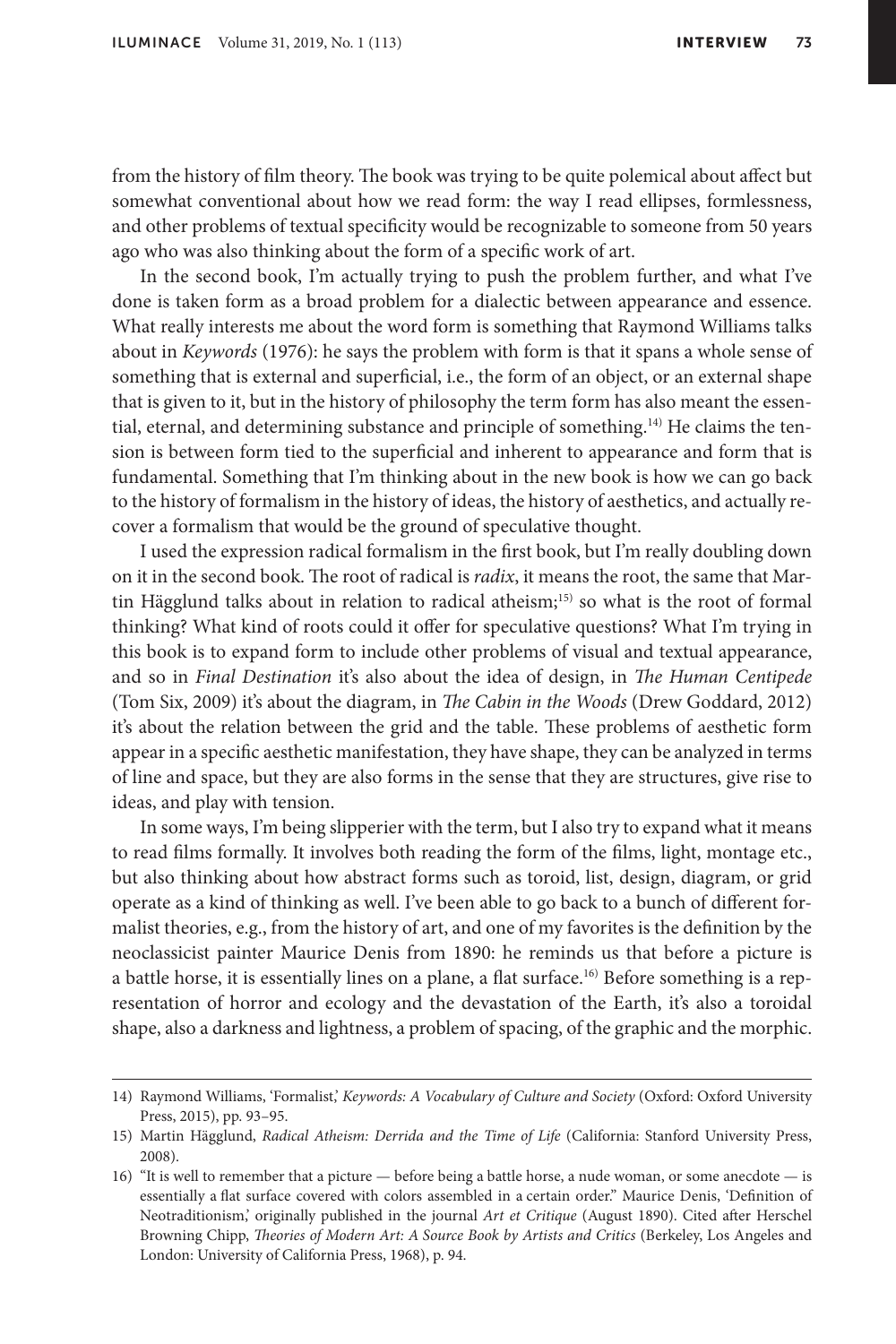So, part of my effort is to reduce things to forms. If in the first book the idea was that we need to pay attention to form, in the second one I'm looking at the way specific forms like the diagram or the grid can actually open up really complicated relationships to ethics and violence.

*One of the provocative gestures of your critique of what you call "intentional affect" is to stress that affects should not be identified with spectators' or critics' embodiment, let alone an emotional expressivity. And yet the body still plays a significant role in your analyses (e.g., the corpse and cannibalistic meal in Greenaway's* The Cook, the Thief, His Wife & Her Lover *or the body as a catamorphic object in* Rubber*). Under what circumstances can the body operate as an affective form?*

I often get asked: Yes, but really, how do you feel when you watch film XY? How do you feel when you watch *The Human Centipede*? How do you feel when you watch *Funny Games*? And usually I try to read what's implicit in that question: I talk about Foucault and our desire to produce confession as a mode of truth telling, and I also think there's a gender component to that question, because what it's really asking is to make a testimony of your subject position as an embodied creature, which is overlaid with lots of interesting and complicated histories. So, I usually refuse to answer it and give a really obnoxious reply, trying to deconstruct the question. Of course I have wept at movies, I have shuddered, and have had embodied reactions; I just don't think these reactions are that interesting. I don't actually think they're speculatively generative; I would be intellectually mortified to produce a kind of diaristic account because I just can't imagine that anyone else would be that interested in what my body does. And I think it's a very strange thing to keep calling certain intellectual positions to account for producing such a record. So that's the not smart way I get asked that question about what I really think about bodies.

The smart way of asking it is the way you phrase it. Which is to say: what is a body in a formalist thinking of affect? And the answer for me would be that the body is also a form. What happens when we read the body? To me, this is the history of psychoanalysis; the figure or the symptom is a reading of the body. The body is a profusion of signs that have to be interpreted, and Freud tells us that analysis is basically interminable: we do not get out of the hitches and ticks and the symptomatic cacophony of the body, not because the body is the locus of meaning but because the body is the locus of sublime potential in the world. So, I talk about the body a lot, but the body for me is always a question of form.

And then the interesting thing to me is what different genres and fields do with the body. For example, horror, pornography, and melodrama are always taken as the preeminent *body genres*, because we have all read Linda Williams, and that's been a really useful heuristic for thinking about genres addressing the body and its mimetic responses.<sup>17)</sup> But what's important for me is that melodrama, horror, and pornography work very differently with the body. Even on the etymological level they are obviously distinct: melodrama refers to music, sound, and the sonic; pornography refers to writing; horror refers to a transformation of the body. The melodramatic body is one of enclosure and leakage, one

<sup>17)</sup> Linda Williams, 'Film Bodies: Gender, Genre, Excess', *Film Quarterly*, vol. 44, no. 4 (1991), pp. 2–13.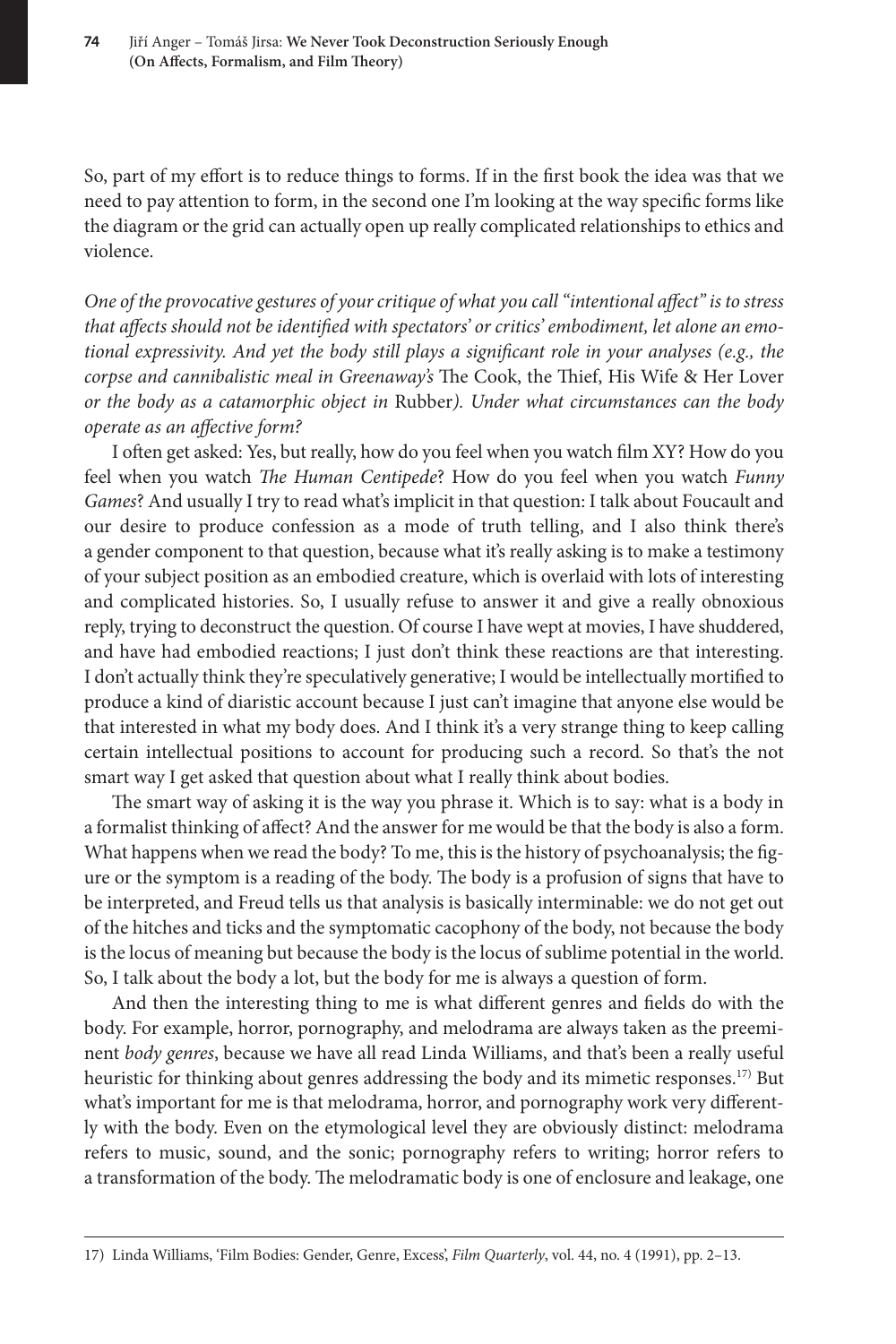that can't be profuse enough with erotic expression, so it leaks between the seams, in tears that come out at inappropriate moments or sobs that escape the lips. To me, that's not about a body but about a system that has moments of leakage, that has possibilities for excess.

Horror is the genre that treats the body as a form that can be creatively destroyed. What *Rubber* stages is the maximal destruction of bodies as aesthetically generative possibilities. Hence the question is: Wherefore can we read that as a problem for an ethics of violence? If the chorus is there, we can; but if it's not and we lose the anthropocentric perspective, can we still talk about that? Horror formalizes the body in order to subject it to maximal formal modification, i.e., destruction. But from the point of view of form, it is a generative modification and as such a real problem for ethics.

And pornography strikes me as the most deeply invested in the formalizing of bodies — what a body is to pornography is a field of planes and holes, and the pornography that interests me the most to write about is extreme gonzo, which continually plays with the plasticity of the body and posits the body as a problem of apertures. I recently wrote a long essay about Max Hardcore, who is engaged in taking women's bodies and doing things like putting a tube that has an end connected to a funnel inside them, making them vomit into the funnel, using the funnel to piss into their bodies, playing with a speculum to open their bodies, etc.<sup>18)</sup> That is nothing but a regard for the body as a formal field that can be opened and reconstructed and moved around, and what intrigues me about pornography is not that it makes people come in the audience, but that it is an effort to think of the body as something which is infinitely and renewably formally modifiable in order to target any specific fetish or reconfiguration someone might desire to see.

In some ways, I talk about the body all the time, but I think that the formalist approach also allows you to see the way in which the body is one thing among many others, and that certain genres are obsessed with it not to resituate subjectivity, not even to invest it with materiality, but, instead, to invest the body with the topology of a specific form. And the feminist theory that I've been influenced by is talking about the body as a form, a form of discourse, a form of scientific research, a form of performance. I tend to be more interested in the aesthetic concept of the body as a form, but generally it seems to me that once you get away from embodied affect, you get to talk about the body in a more surprising way.

## *So, to think the body as a form leads rather to its conceptual unfoldings and aesthetic operations than to an exploration of its visceral effects and affective transmissions?*

When we talk only about affect and embodied experience, we are missing a more complex model of the body. Precisely because we think, for example, that discussing horror means talking about *horrere* — hairs bristling on the back of the neck. But even a rudimentary reading of psychoanalysis would tell us that the moment we scream is actually a release from horror  $-$  it's the catharsis, the thing we can do, a possibility of draining the affect away. When actually horror is in the moments when something doesn't happen,

<sup>18)</sup> Eugenie Brinkema, 'Irrumation, the Interrogative: Extreme Porn and the Crisis of Reading,' *Polygraph*, vol. 26 (2017), pp. 130–164.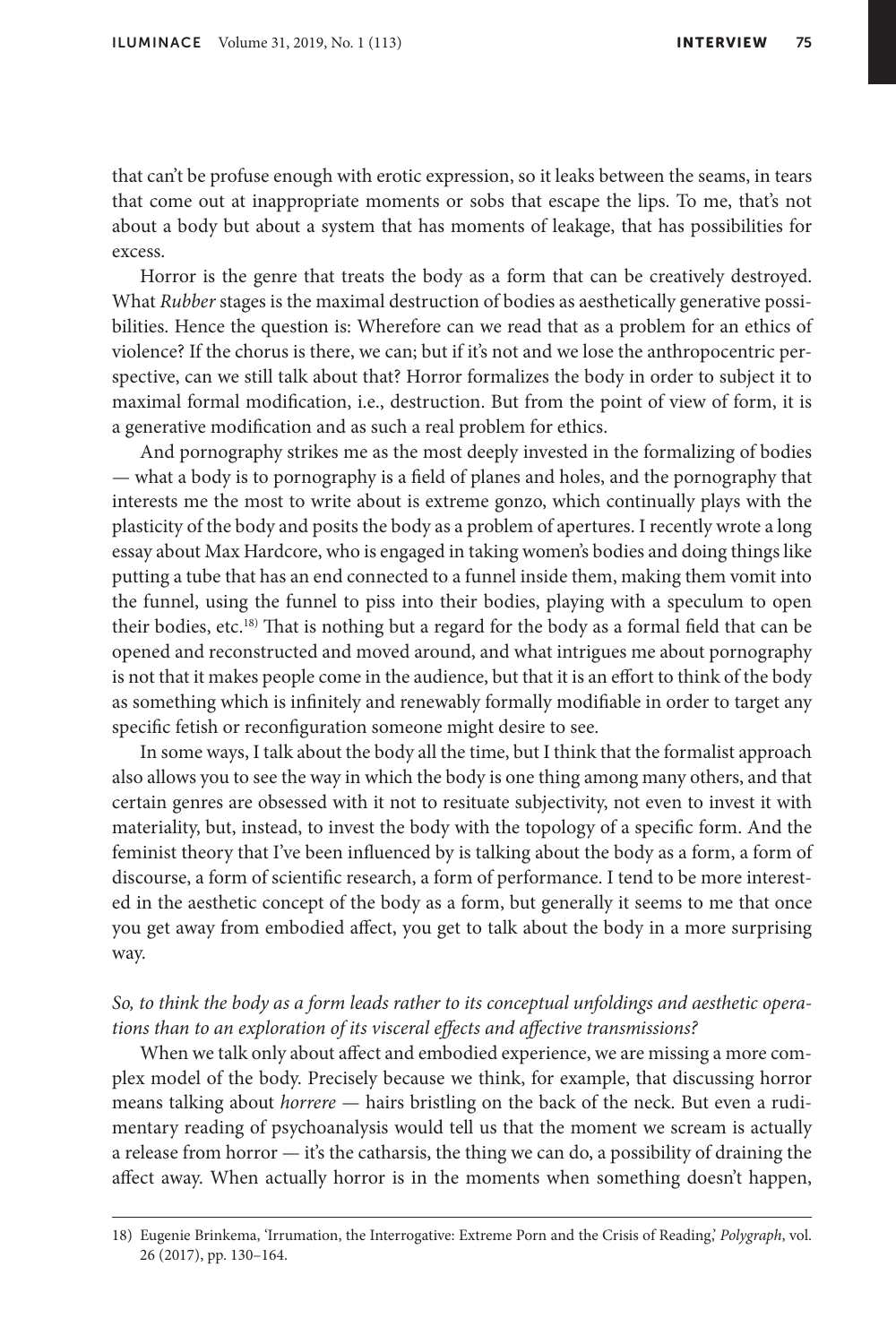when something fails to arrive. I just think that when we record what the body does by using received vocabulary, we happen to domesticate a truly disturbing encounter. We're doing it to reify and also commodify affective payoffs, so I think horror becomes a lot less scary when we talk about *horrere* and screaming the same way porn becomes a lot less interesting when we talk about orgasms. These days, it seems so sexy in academia to talk about bodily fluids and shivering, but I think it's just a way of familiarizing something for which we don't have a name yet.



Fig. 2: *Rubber* (Quentin Dupieux, 2010), © Magnet Releasing

*Let us move to your analysis of the horror film* Rubber*, which is based on the relationship between a specific affective mode (horror) and the concrete form (toroidal shape of the killer tire). How would you describe the logic that binds these figures together? And how important is the notion that* Rubber *is perhaps more on the side of a highly grotesque deconstruction and parody of the horror than a film that would follow the horror genre conventions and the emotional effects this genre produces?*

One thing I had to grapple with early in the horror project was whether I wanted to talk about genre or not. Genre is a disastrous conceptual problem, so I went to Derrida's 'The Law of Genre' (1980), where he says that genre is a mark of a participation that is not a belonging, a participation that is not exhaustive.19) And I decided that the problem of genre was never going to be done away with. I use the word 'horror', so I'm already naming the genre, I cannot get away from its overloaded history, but also I didn't want to end up with the empirical circle where we only talk about horror as what's already been de-

<sup>19)</sup> "Every text *participates* in one or several genres, there is no genreless text, there is always a genre and genres, yet such participation never amounts to belonging." Jacques Derrida, 'The Law of Genre,' trans. Avital Ronell, in Derek Attridge (ed.), *Jacques Derrida: Acts of Literature* (New York and London: Routledge, 1992), p. 230.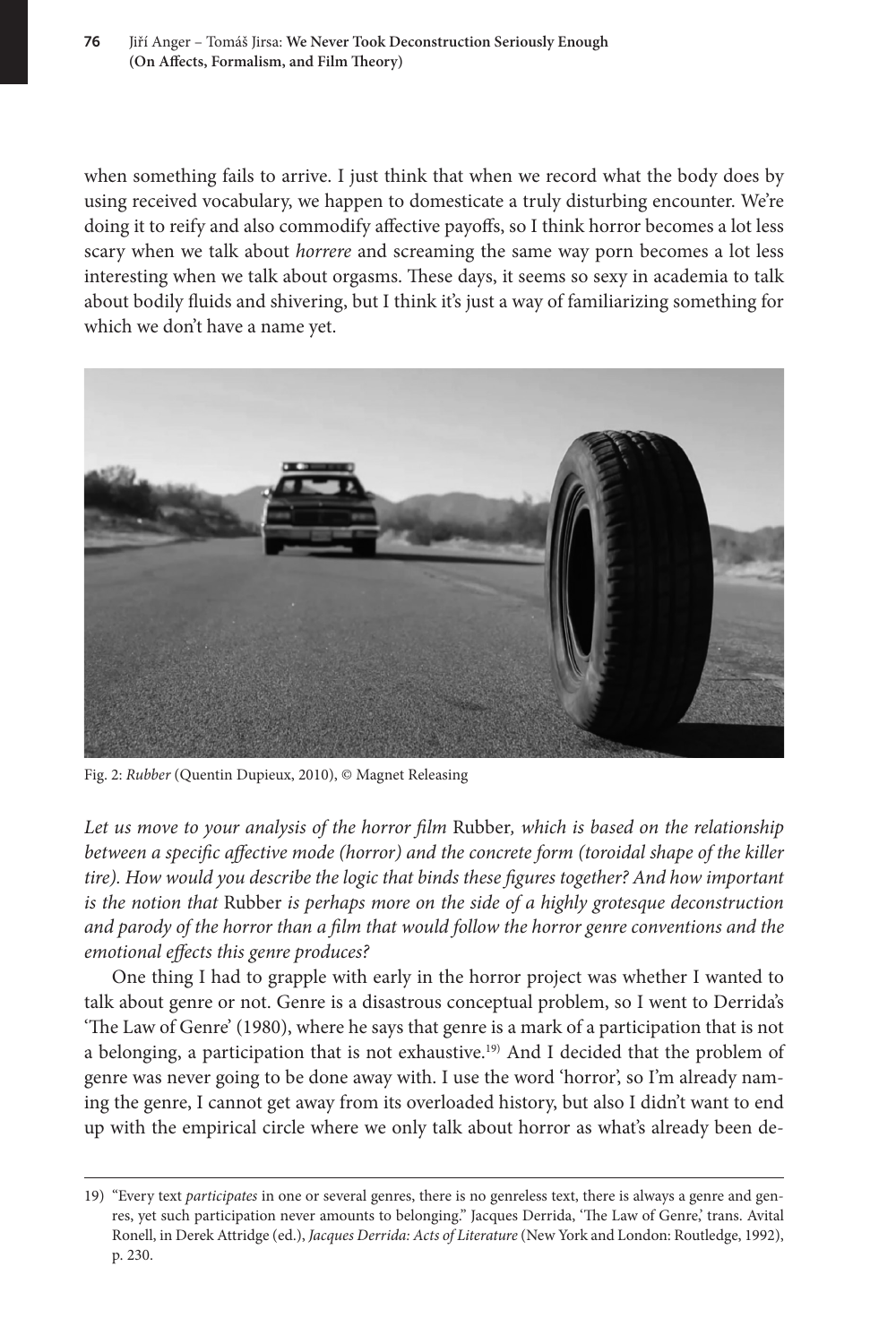fined by the properties of the genre that have been determined in advance. What I've been playing with is the idea of a relation between the genre and the general. Genre is connected to the idea of gender, genus, and belonging, so I'm trying to counterpose it to the idea of *generality,* which would not be about belonging to some sort of collection but rather about irreducibility.

One way I'm thinking about horror texts as having something in common is that horror attests to an irreducibility of violence. And this allows me to talk about *Rubber*, which is a film that may not *horrere*, provoke shuddering and screaming, but is nevertheless involved in this irreducibility. It just happens to take that violence as a problem of this toroidal interaction with the world. Such an approach allows me to talk about *Final Destination* and *The Human Centipede,* but also about avant-garde works that we would never generically treat as traditional horrors. And I don't really care what one puts under that rubric; you could say that *Funny Games* is a horror film, and Haneke himself said it was a parody of the horror film; it doesn't interest me whether that's true from the point of the genre, but it's definitely true from the point of view of the irreducibility of violence.

*Rubber* poses a real problem of what we do with violence after the end of the human, whether it is the literal end of the human from the anthropocentric perspective, but also what you do after the end of the human in critical theory. If we turn to object-oriented ontology, speculative realism, new materialism, or vibrant matter, if we want to be posthuman, what's your critique of violence, what kind of ethics of violence can those systems of thought actually offer, or can they do nothing? What intrigued me was whether we could retain the critique of violence even after the end of the human. *Rubber* posed a question about the interaction of objects in the world that does not allow us to speak about violence, whereby the destruction of the human form is just a creation of a new and different forms, but also doesn't require us to keep the human alive. This led me to return to the question of shape, something that is both there and not there, something that is constantly reminding us of its presence, that is, in fact, voiding the film of a critical position, allows it to be *nearly* nothing, neither a critique of violence nor a total absence of a critique, a kind of almost critique of violence, a thinking of the ethical without a return to the humanist language of ethics that the chorus is constantly doing. I am interested in horror putting pressure on a critique of violence, and the film *Rubber* literalizes that.

*Not just horror but negative affects in general — grief in Michael Haneke's Funny Games,* disgust in the films of Peter Greenaway and David Lynch, anxiety and pain in Open Water *receive a huge amount of attention in your works. Is there something that makes them particularly suitable for your method of formalist analysis? Or is it more a question of your spectatorial preferences, fascination with violence, or the ethical concerns?*

Sometimes when I have to describe to deans what I do, I say I work on the ethics and aesthetics of extremity. I often talk polarities — horror and love, disgust and joy; in other words, a conventional understanding of extremities. But I also tend to work on other extremities: on the one hand, I focus on European modernist art cinema, like Haneke and Greenaway; on the other, I'm also fascinated with the lowest of the low, low-brow horror and extreme gonzo pornography. I have never written about a film that was nominated for an Oscar: I just don't tend to work in a middle cultural register, and nor do I work in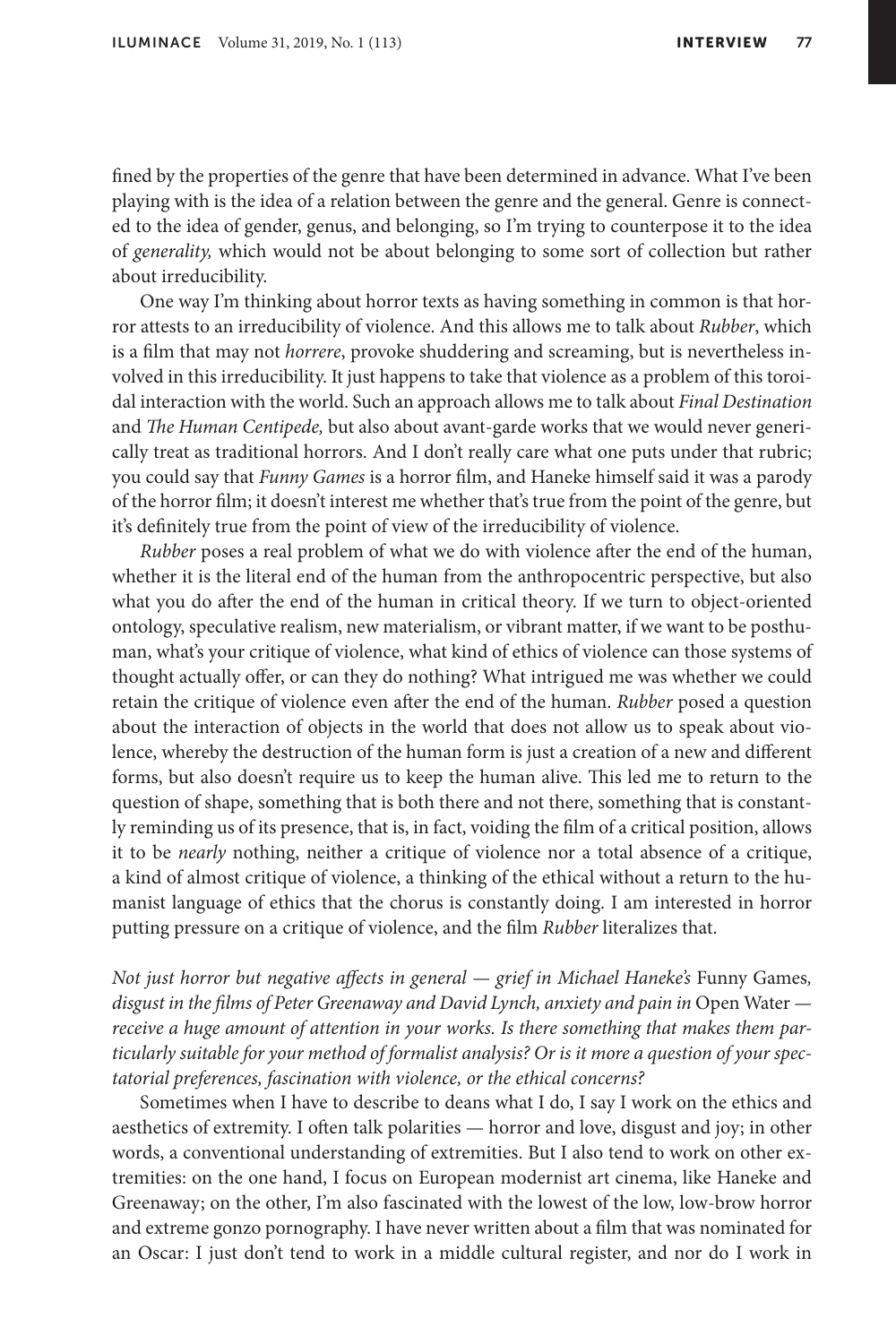a middle affective register, although there's no reason you couldn't do that formally. For example, I know that some scholars have used my theory of a formal affect to talk about boredom and cringe and awkwardness and other more minor affects.<sup>20)</sup> When we think about the extreme, it's simply something brought to its furthest conclusions, something put under pressure or restricted by a system. That is one reason that it makes no difference whether it's extreme gonzo or modernist art cinema: they both have to push something to a kind of aesthetic limit. And likewise, anxiety and joy are not interesting to me for being limit cases of an ecstatic subject, but for being structures that push to the limit a certain formal thinking.

But that having been said, this question about fascination is really intriguing because there are two ways of answering. On some level, we all write about what fascinates us in an ordinary language sense, but I'm actually writing now about fascination in a more theorized sense, and it's a really interesting problem. While doing research on the topic, I randomly discovered a preface Derrida wrote to Alain David's book *Racisme et antisémitisme* (2001), wherein David does a reading of racism and antisemitism in relation to visibility and visible shape.21) Derrida actually says that the author's phenomenology of racism and antisemitism comes down to a fascination with form, to an over-fascination with a visible shape, with an *eidos*. So, I started to explore violence and its fascination with form, which is also a real problem for thinking art and horror, and I wondered if there is also a way in which philosophy's own fascinations with forms, with ethical and metaphysical ones, with forms of thinking, is a kind of violent reduction to principles (the violence of metaphysics leads to formalization of certain types of problems, for example).

One thing that reading for form demands is to be attentive to whether there is a violence in that methodology; there are things formalism does not let you talk about, and there is an aggression in such reductive reading. I happen to think it's necessary, it's the ground of speculative thinking, but one has to own that. The fascination with form is something shared across different ideological, political, and ethical commitment, and we should take that seriously.

*What comes as another striking aspect of your method is a continual emphasis on the etymology of words and concepts (e.g., how the contemporary meaning of horror is determined by its evolution from the Latin word* horrere*). Where does this fascination with language and its roots stem from, and how does it relate to formal details in supposedly 'non-textual' media such as film?*

One of the reading reports I got for *The Forms of the Affects* said: "I really love the book, but I can't stand that she writes text instead of film." Yes, you'll hear me say text instead of film, and textual details instead of filmic details. A poem by Anne Carson, a novel by Beckett, a play by Shakespeare, an advertisement by some anonymous collective, it's all text. On some level, it has to do with my semiotic training: it makes me comfortable talk-

<sup>20)</sup> For one of these conceptual elaborations, see e.g., Nick Salvato, *Obstruction* (Durham: Duke University Press, 2016).

<sup>21)</sup> Jacques Derrida, 'La forme et la façon (plus jamais: envers et contre tout, ne plus jamais penser ça "pour la forme"),' in Alain David, *Racisme et antisémitisme: Essai de philosophie sur l'envers des concepts* (Paris: Ellipses, 2001), pp. 7–28.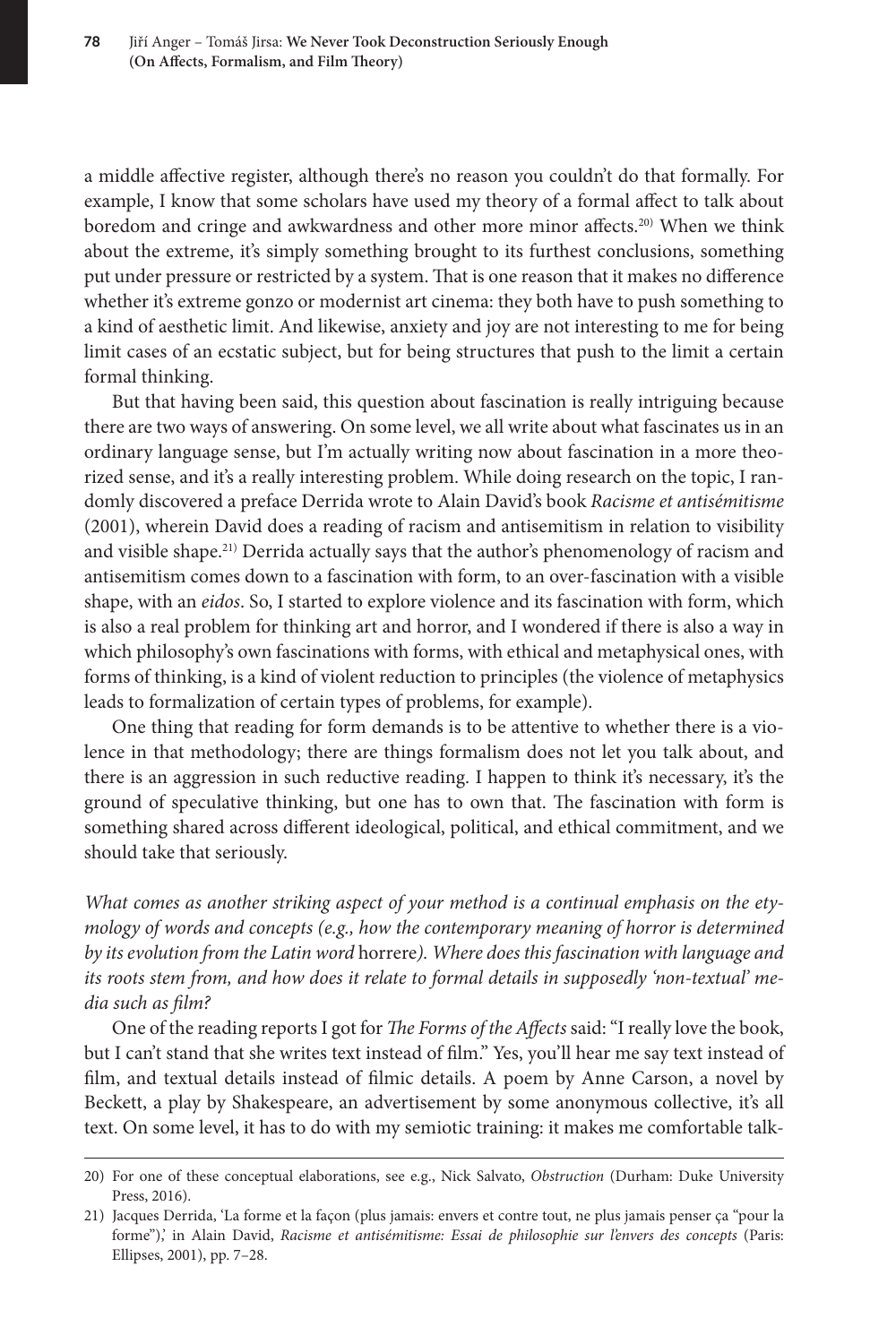

Fig. 3: *Funny Games* (Michael Haneke, 1997), © Wega Film

ing about texts because it opens up a more promiscuous set of objects, but it also allows me to read philosophy and theory in my own way.

When I started writing about film as an undergrad, I always tried to argue something that the professor hadn't heard before. I found myself unsatisfied with this need for translating time-based moving images into words on a page, and the active translation struck me as frustrating but also challenging. Around that time, I also started reading Raymond Bellour's *The Analysis of Film* (1979), which is still one of my absolute favourite works of film theory.22) The book begins with the problem of writing about film: Bellour describes films as "unattainable texts" and says that film theory can produce only an inadequate shading of the work itself. What he meant by this statement was that critics and theorists go to the cinema to watch a film they might never see again, and yet they have to write about it. And when you're doing a detailed symbolic analysis like he was trying to do, that seems impossible.

So, you get this whole moment in film theory when people misremember things. At the beginning of his *The World Viewed* (1971), Stanley Cavell notes something like: I will misremember my films, but my mis-memories are part of what the film meant for me.<sup>23)</sup> This idea of film theory existing in an oblique relationship to the film object was incredibly exciting to me. Because if the text was unattainable, then such obliquity presented an opportunity for film theory to be more than a text, to be its own aesthetic positive object that exists not to explain the film, not as its adjunct but rather as another *thing that thinks with* the film. Even before I had the vocabulary to explain this, before I read Deleuze and

<sup>22)</sup> Raymond Bellour, *The Analysis of Film*, ed. Constance Penley (Bloomington: Indiana University Press, 2001).

<sup>23)</sup> "I mention this as […] an apology for the off memories that may crop up; and as a confession that a few faulty memories will not themselves shake my conviction in what I've said, since I am as interested in how a memory went wrong as in why the memories that are right occur when they do." Stanley Cavell, *The World Viewed: Reflections on the Ontology of Film* (Cambridge: Harvard University Press, 1979), p. xxiv.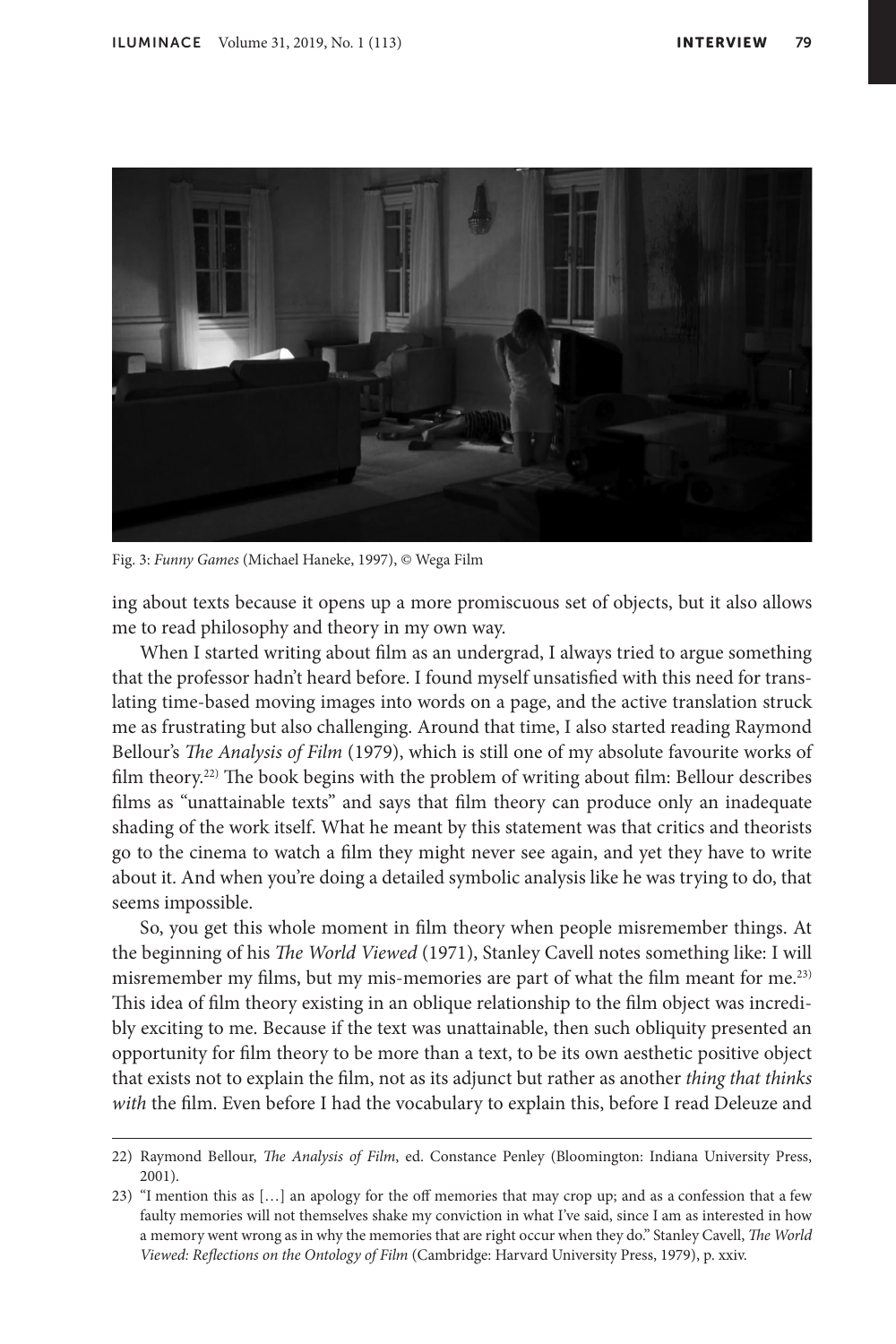thought about philosophy as a generation of concepts, I found the idea that my work of film theory could be its own generative aesthetic object deeply intriguing.

Nevertheless, treating films as texts means taking language very seriously, and to this day I don't allow students to embed clips in their essays. I force them to take a stand on how they use language to talk about time-based image objects, and some of them really hate that. They want to drop in a still, an entire clip, and not have to do a close analysis that is a *translation*, or improvisation at translation, that has etymologies and histories and deferrals of potential meanings. They don't like that… I *love* that; I think it's the coolest thing in the world, and I try to be experimental in my writing to make that acute. I use such restraints in my theoretical writings all the time: for instance, my essay 'Sophie Calle's *Secrets*,' which was written as a homage to Barthes' *A Lover's Discourse* (1977), is conceived as an alphabetic and highly poetic encyclopedic entry of problems, using the alphabet as an arbitrary restraint to think about problems of secrecy and love.24) And in my essay on Yorgos Lanthimos' *Dogtooth* (2009), which is all about the problem of paradigm, of the example, I constantly introduced examples to complicate the argument as I was making it.25)

I also attend to the specificity of words because we cannot help being stuck in language. Many scholars are trying to get us out of the linguistic turn, but the words that we choose determine what we think about the world and how we interpret it. I just happen to love etymologies because we tend to spin out the complications and deferrals of words as we use them; even if it's just the first or second level of unpacking, there is a kind of etymological debt that is important to expose. I also try to play with rhythm: sometimes copyeditors are deeply frustrated with me because I like long accumulative sentences that constantly restate and slightly rephrase or permute things. I probably spend more time reading Samuel Beckett and Anne Carson more than most film theorists do, because I really want to think about language as performative thought, and not as a neutral or quasiscientific or descriptive document.

*The strategy of 'reading for form' that you both advocate and elaborate may seem somewhat paradoxical when considered in the context of the evolution of film studies and affect theory's original anti-textual, anti-representational, and anti-semiotic impetus. Is there any fundamental difference between your reading of* Rubber *(and other films as* texts*) and the approach of Screen theory scholars of the 1970s and 1980s? And, if so, in which ways do these readings precisely differ?*

I'm more than happy to repudiate decades of film theory — what happened in the 1980s and 1990s with the rise of phenomenology and the received version of Deleuzian film theory. I'm more than happy to bracket that and say that what was valuable about Screen theory was that it was really *Theoria*, a way to see differently. The question whether we can still have such theoria in our times is really important. Screen theory was an ef-

<sup>24)</sup> Eugenie Brinkema, '26 more or less: Sophie Calle's *Secrets*,' in Henriette Huldisch (ed.), *An Inventory of Shimmers: Objects of Intimacy in Contemporary Art* (Munich, London, New York: DelMonico Books / Prestel), pp. 28–37.

<sup>25)</sup> Eugenie Brinkema, 'e.g., *Dogtooth*,' issue on *Distance*, *World Picture* 7. See online: <http://www.worldpicturejournal.com/WP\_7/Brinkema.html>.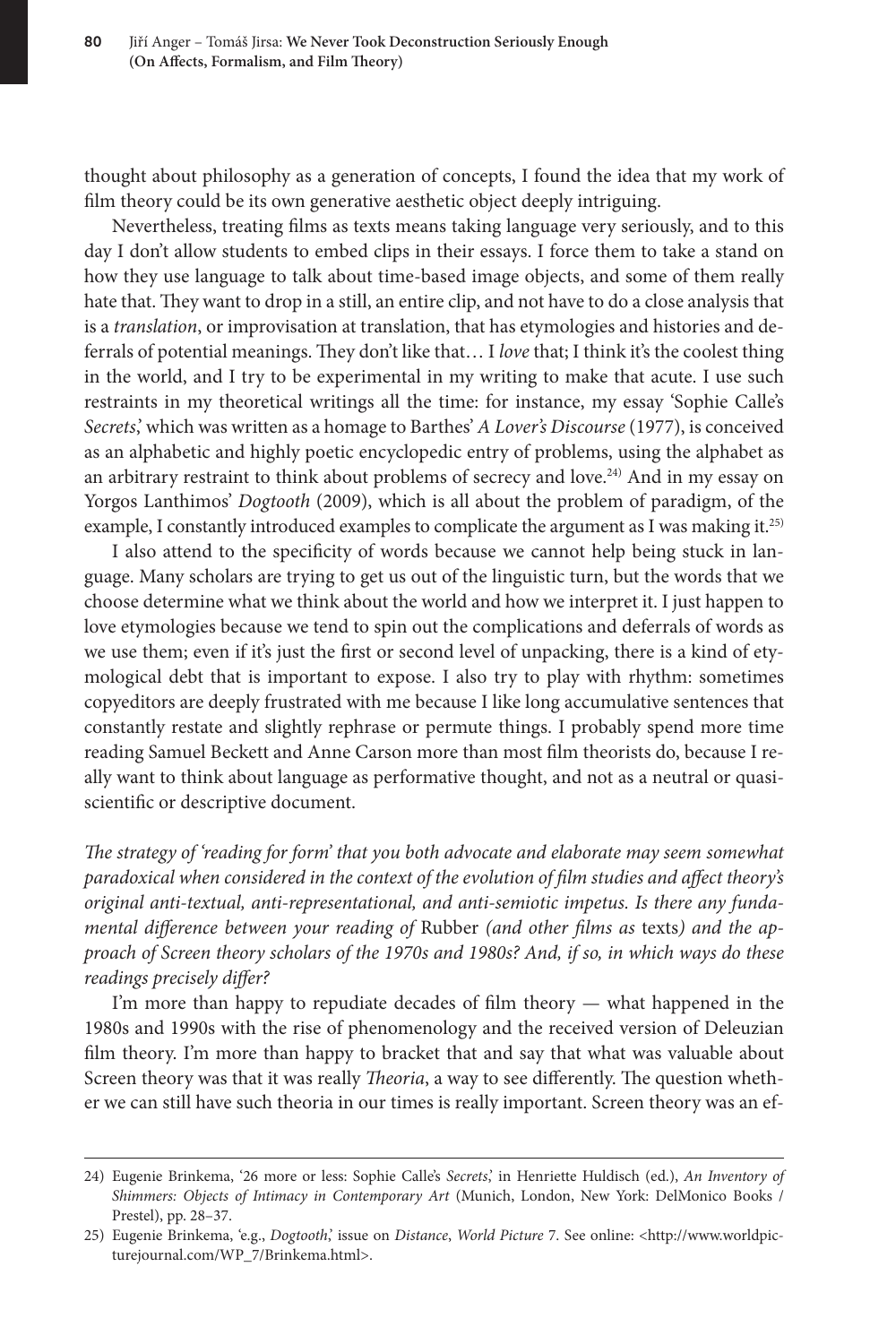fort to generalize a theory of the cinematic apparatus that would work in any situation, that would account for the spectator as an effect of specific texts, and that would also be specific in, for instance, how a melodrama differs from a western. What happened in the 1980s and 1990s was a mix of David Bordwell and Noel Caroll's cognitivist post-theory movement, in addition to a lot of phenomenological work, which in its own way was also post-theory. A lot of cultural studies, feminism, queer theory, and disability studies took up what actually became post-theoretical. People were saying it's the end of Grand theory and big explanatory paradigms. But now what's happening is that the affective turn is becoming a Grand theory, an ostensible explanation of how everything works — yet without connecting it to the textual specificities that allow us to tell the difference between a melodrama and a western, or to account for the work of color in a specific aesthetic object, or to think from and with rhythm as an interesting problem in its own right.

Now there's an interest in speculative realism, which also aspires to an overriding theory of everything. I have no problem with grand theories, but the question is: if we try to think with the vocabulary of OOO, how do we keep asking questions, how do we keep going as a discipline, how do we continue having conversations? Do you really need films to show that they are demonstrating a prior theory of the Anthropocene? Or any other artworks to claim that they are demonstrating accelerationism? No, so there's no point then in making things and writing theory, because then you can just do a digital humanities description of how object A matches with the traits of theory B. This is very boring and not how creative life works, nor would we want to live in such a world.

I think what happened with Screen theory was that there was not as much theoretical promiscuity as there could have been. There was the dominant Lacanian/Althusserian line, but it could have gone other ways, too. Metz opens up Freud and follows through a certain strand of psychoanalytic thinking, but had he opened up Donald W. Winnicott, we might get a different history of psychoanalytic film theory. We began with the premise that the spectator stands for an effect of the text, but if we really put the text under more rigorous deconstructive pressure, we might have been able to resuscitate the idea that apparatus theory was not a totalizing theory but a general exploration of things that went in many surprising directions. Maybe the body could have been thought of as a form under a more capacious apparatus theory, and then cultural studies would not have had to discard talking about form altogether.

Nevertheless, what I wanted to do with my first book was not to recycle Screen theory but to go further into it and ask: what happens if we push the insights of psychoanalytic or poststructuralist thinking? We should stop being so neoliberal with our theoretical commitments. It's not enough to say, "Today I'm a queer theorist, and tomorrow I'll be a new materialist," and choose what is locally convenient. We have to take theory seriously and see where it leads, not as a set of tools or as a way of making things simple but as something that opens up things we don't know yet.

Let's get back to your overall approach that divorces affects from the issues of expressivity, *embodiment, and emotional responses, and explores them as textual details and 'self-folding exteriorities.' With this definition in mind, can affects be localized beyond or somewhere else than in the inflections of* nothing *— as your analyses suggest in relation to the non-expres-*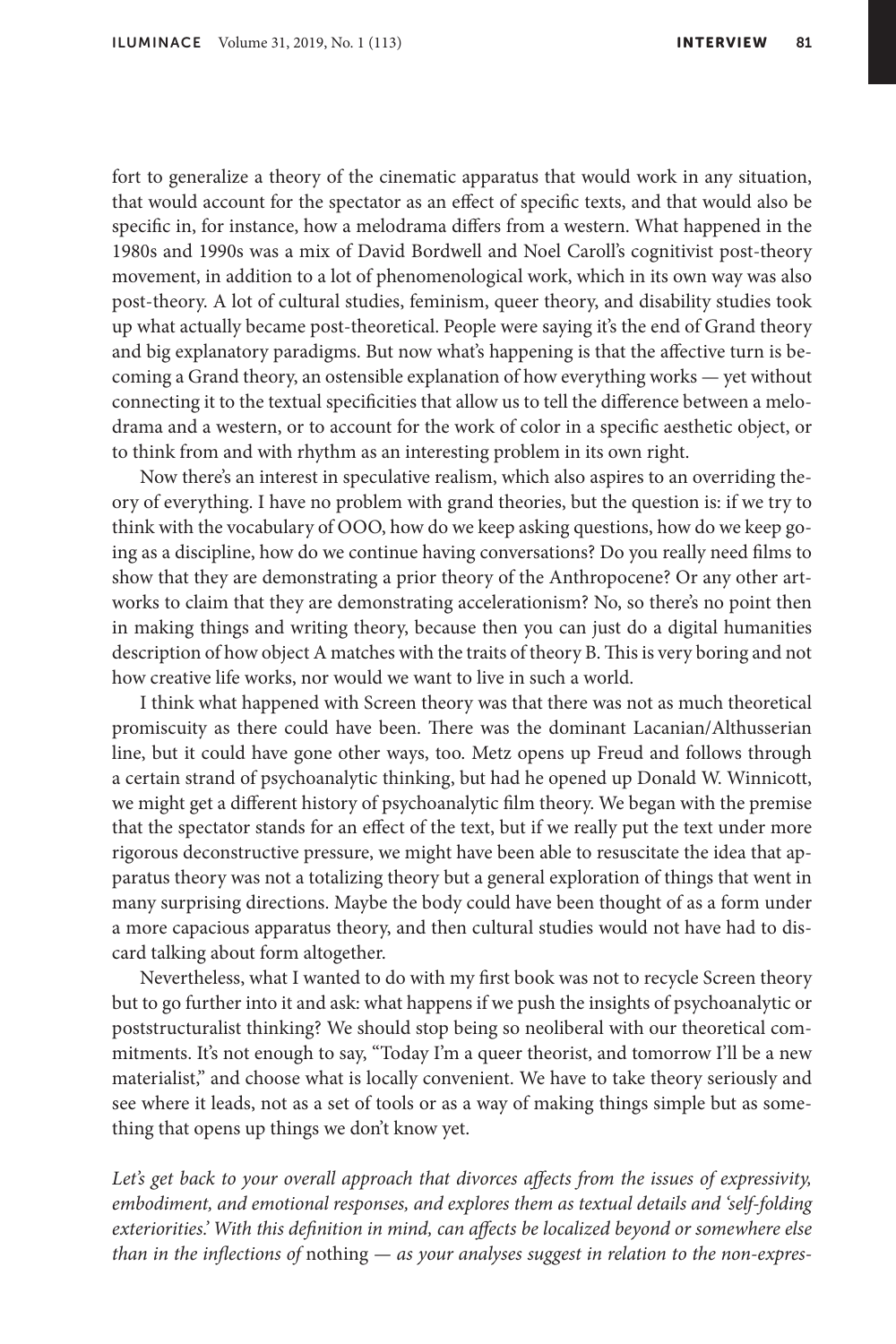*sive tear in* Psycho *(Alfred Hitchcock, 1960),* mise-n'en-scène *in* Open Water*, or the flat circle in* Rubber*?*

Yes, and in fact in the horror book I end up talking about a language of positive attestation quite a bit. What interests me about *Rubber* is *this* toroid, while in *The Human Centipede* it is *this* attestation of a diagram, while in *The Cabin in the Woods* it is *this* grid and *this* table. Although I'm still attentive to the generativity of negative formulations, the language of attestation plays a distinctive role in this project. I try not to use the word presence without being aware of the overloaded problems with the term, but I do take seriously the way that a visible thereness and "inthewayness" are problems of form. And *Rubber* both hystericizes and literalizes that by making violence resonate with a morphic shape which is constantly moving across the frame, constantly framing its own excision that gives us a big nothing that is also a something. I used the language of nothing and the 'not enough' and the 'non-scene' in the first book, while in my second book I talk a lot about attestations of something; but it is always a formal something such as diagram or grid that gets in the way.

What really fascinates me about horror is its overreliance on the figure of the monster, which etymologically links to the words *monstrum* and *moneo*, signs of wonder — the monster shows something. It is compelling to see what happens when we talk about what this form demonstrates, displays, what kind of signs does it attest to. For example, something is missing in *The Final Destination*, and that something is death, but it turns into a kind of ontological fact of existence in the horror franchise, and it's linked to design. In *The Human Centipede*, the mad scientist, oddly enough, is constantly apologizing for having to do this, but it's a process of research and experimentation, so the violence is on the side of this diagram of scientific enquiry. In *Rubber*, something is literally missing — causality, interiority, subjectivity —, and yet it is there. I'm interested in what happens when horror loses the monster, as a return of the repressed or as something that threatens normalcy, and becomes, instead, about a monstration itself, a demonstration of a formal process. I don't completely lose the monstrative, I just lose the monster.



Fig. 4: *The Cabin in the Woods* (Drew Goddard, 2012), © Lionsgate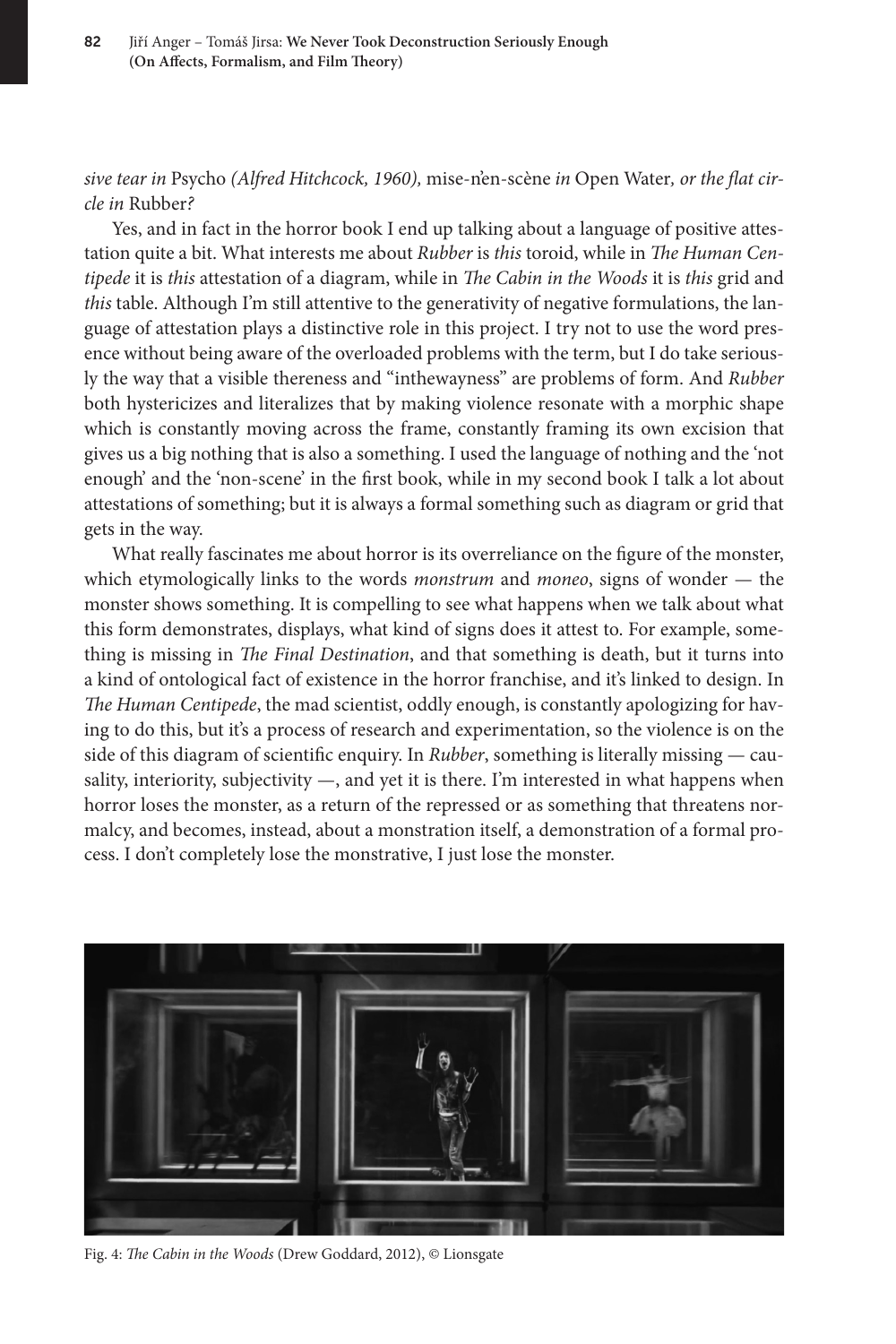*What comes as a refreshing surprise for a reader of contemporary affect theory is your concern with speculative realism in your text about* Rubber*. Which benefits come from thinking speculative realism and specific affective modes, especially horror, together? Do you find some of the theorists and philosophers who wrote about horror from the object-oriented and related perspective — be it Graham Harman, Eugene Thacker, or Dylan Trigg — inspirational for your work?*

Opening up the question of what it is really like to be a killer tire, *Rubber* demonstrates the "secret lives of things", as Ian Bogost would put it.26) But the film itself is a critical rejoinder to these theoretical models because it's posing the question of human and non-human perspective in the duality of chorus and torus. For me, *Rubber* is thus a lot more interesting than most speculative realist thinkers. What's interesting is how horror films can actually intervene in theoretical debates and gridlocks, especially about materiality and things, but offer some kind of a rejoinder — and *Rubber* does just that. If tearing up my lawn is the same as tearing up my child, do we really have no problem with that? If we want to invest in a theory of materiality so that we can talk about the destruction of the environment, about the vitality of stones and lawn, does it actually mean that we're willing to void certain philosophical theories of violence and ethics? The film's posing a question that such philosophical systems should work with. And likewise, right now I'm working on *The Cabin in the Woods,* and the film also speculates about the very same operations that govern accelerationist thinking. It asks questions about extensibility, about a model for acuteness of systems of late capitalism, and what that would actually look like if it were pushed to the limit; and it does so through the reduction of its world to one of Ancients and Bureaucrats, and then through a variety of hypotactic narrative levels. The work is therefore a kind of thought experiment about these philosophical problems. And I find it very productive to think of films as thought experiments about philosophical problems as long as we also regard philosophy as a series of thought experiments about aesthetic problems. As long as both these aspects are held at once, then some generative work can come out of it.

Speaking of horror, many OOO scholars are talking about H. P. Lovecraft; see, for example, Graham Harman's book *Weird Realism* (2012),<sup>27)</sup> but I find Lovecraft's work itself much more thought-provoking than the uses to which it has been put. From the thinkers you mention, Thacker is my favourite: I teach his *Horror of Philosophy* trilogy quite a bit, and I also like his book *Cosmic Pessimism* (2015).28) Thacker sets out a conceptual homology between horror and philosophy, and then he reads horrors as works of philosophy and philosophy as works of horror; he lets it move both ways, which is methodologically very beautiful and compelling. Although he does not talk about aesthetic specificity very often, when he does, he does so in a productive way that I find very formalist. When he discuss-

<sup>26)</sup> Ian Bogost, *Alien Phenomenology, or What It's Like to be a Thing* (Minneapolis: University of Minnesota Press, 2012).

<sup>27)</sup> Graham Harman, *Weird Realism: Lovecraft and Philosophy* (Winchester: Zero Books, 2012).

<sup>28)</sup> Eugene Thacker, *In the Dust of This Planet: Horror of Philosophy, vol. 1* (Winchester: Zero Books, 2011); *Starry Speculative Corpse: Horror of Philosophy, vol. 2* (Winchester: Zero Books, 2015); *Tentacles Longer Than Night: Horror of Philosophy, vol. 3* (Winchester: Zero Books, 2015); Eugene Thacker, *Cosmic Pessimism* (Minneapolis: Univocal Publishing, 2015).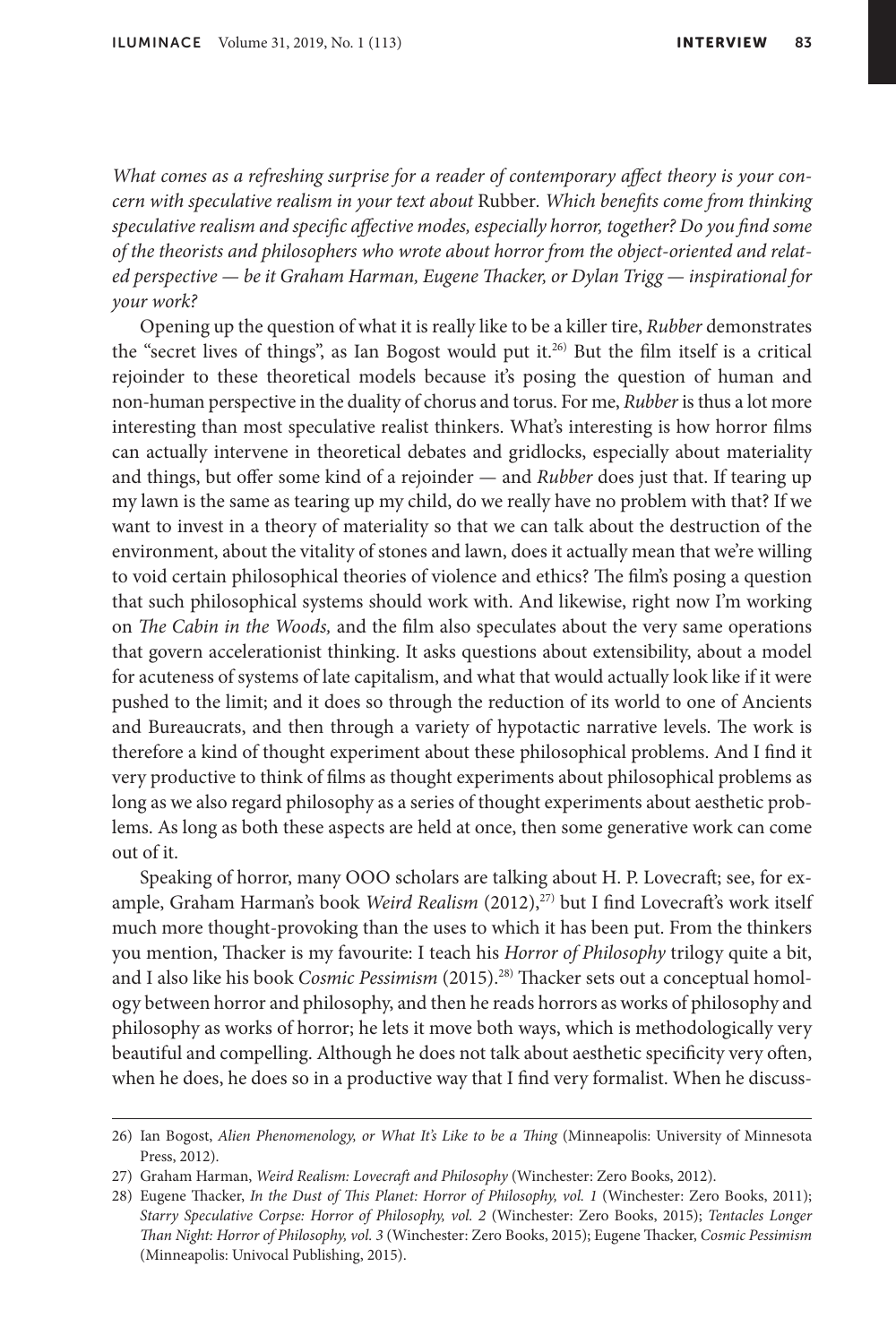es Dante's *Inferno* (1304), he focuses on topology, layers, and diagrammatic arrangements of space, on a specific philosophical problem of the void, etc. My favourite thing to do with Thacker is to take seriously his typologies; his distinction between the world-with-us, the world-for-us, and the world-without-us is an incredibly useful heuristic for discussing horror films, which themselves talk about the same kind of typology. My only problem is that just as he's getting very radical in his reading of horror and philosophy together, he falls back on a very conventional understanding of the genre. His version of horror is for the most part Gothic, metaphysical, Lovecraftian, and he would probably not recognize *Rubber* as horror in this language. Horror only works for him when it deals with tentacles, but not so much when operating with diagrammatic arrangement. Overall, treating horror as a negative metaphysics is stimulating (another work that points in this direction is Andrew Culp's *Dark Deleuze*);29) nevertheless, when you only take horror as purely negative dimension of philosophy, as a void or nothingness, you also potentially appropriate horror into predetermined binaristic categories, and that can be a problem.

Let us now turn to your forthcoming book, which you are finishing as a Visiting Scholar at *the University of Amsterdam. To what extent is this going to be a follow-up to your previous arguments and methodology? What are the conceptual gains of The Forms of the Affects you would like to develop further; and are there, in contrast, any previous pitfalls you wish to avoid?*

*The Forms of the Affects* seemed to be about affect, but it really was my love letter to form. The new book is supposed to be about form, but it really is an effort to think about the ethical, a commitment to aesthetic language as a speculative ground for thinking about ethics. It takes up the previous argument, but it's also trying to push it in further directions. In the first book, I talked about formalism simply to reclaim close reading for the affective turn. In the new book, I argue that radical formalism also involves not talking about conventional ways in which we think about violence and, instead, demands that we take seriously a certain kind of reduction to bare principles, and then tease out what it means to think about the maximal destruction of the body, or, in case of love, a kind of maximal indebtedness of figures to each other. I don't talk a lot about affect theory, though, as I'm presuming people have read the first book and know where I stand. My interlocutors for this book are Søren Kierkegaard's *Works of Love* (1847), Bernhard Siegert and other German media theorists writing about the grid, architecture and design theorists who deal with the diagram, but also some of the OOO scholars.<sup>30)</sup> I am also indebted to Derrida's thinking of genre and generality. The book is actually much more engaged with contemporary philosophy than with affect theory.

The other difference lies in the fact that the first book was a positive project: I end with the insistence that we don't yet know what form can do. The second one is much more polemical and asks what we can say about the ethical from a radical formalist point of view.

<sup>29)</sup> Andrew Culp, *Dark Deleuze* (Minneapolis: University of Minnesota Press, 2016).

<sup>30)</sup> Søren Kierkegaard, *Works of Love: Kierkegaard's Writings, XVI*, ed. and trans. Howard V. Hong and Edna H. Hong (Princeton: Princeton University Press, 1998); Bernhard Siegert, *Cultural Techniques: Grids, Filters, Doors, and Other Articulations of the Real*, trans. Geoffrey Winthrop-Young (New York: Fordham University Press, 2015).